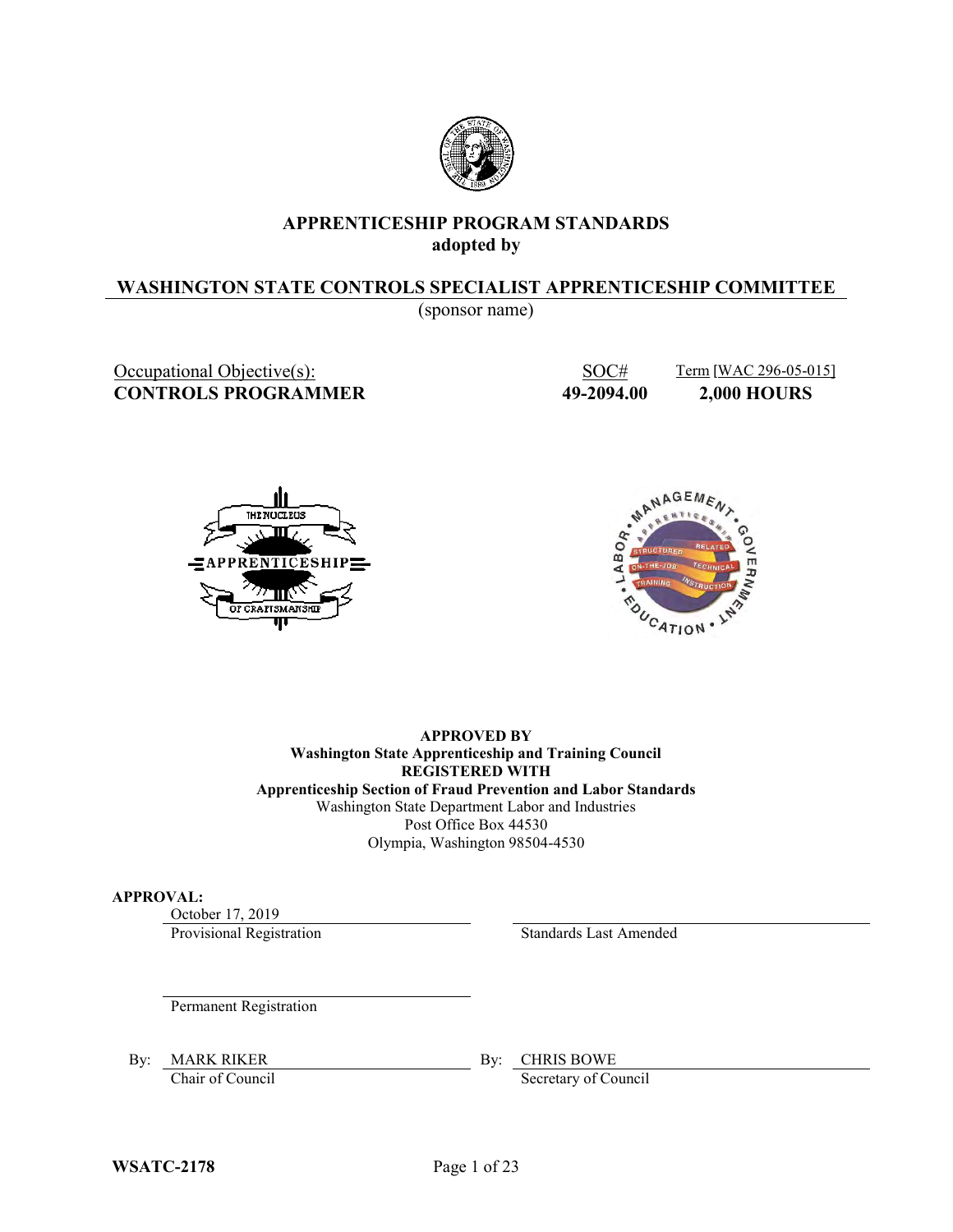### INTRODUCTION

This document is an apprenticeship program standard. Apprenticeship program standards govern how an apprenticeship works and have specific requirements. This document will explain the requirements.

The director of the Department of Labor and Industries (L&I) appoints the Washington State Apprenticeship and Training Council (WSATC) to regulate apprenticeship program standards. The director appoints and deputizes an assistant director to be known as the supervisor of apprenticeship who oversees administrative functions through the apprenticeship section at the department.

The WSATC is the sole regulatory body for apprenticeship standards in Washington. It approves, administers, and enforces apprenticeship standards, and recognizes apprentices when either registered with L&I's apprenticeship section, or under the terms and conditions of a reciprocal agreement. WSATC also must approve any changes to apprenticeship program standards.

Apprenticeship programs have sponsors. A sponsor operates an apprenticeship program and declares their purpose and policy herein to establish an organized system of registered apprenticeship education and training. The sponsor recognizes WSATC authority to regulate and will submit a revision request to the WSATC when making changes to an apprenticeship program standard.

Apprenticeships are governed by federal law (29 U.S.C 50), federal regulations (29 CFR Part 29 & 30), state law (49.04 RCW) and administrative rules (WAC 296-05). These standards conform to all of the above and are read together with federal and state laws and rules

Standards are changed with WSATC approval. Changes are binding on apprentices, sponsors, training agents, and anyone else working under an agreement governed by the standards. Sponsors may have to maintain additional information as supplemental to these standards. When a standard is changed, sponsors are required to notify apprentices and training agents. If changes in federal or state law make any part of these standards illegal, the remaining parts are still valid and remain in force. Only the part made illegal by changes in law is invalid. L&I and the WSATC may cooperate to make corrections to the standards if necessary to administer the standards.

Sections of these standards identified as bold "**insert text**" fields are specific to the individual program standards and may be modified by a sponsor submitting a revised standard for approval by the WSATC. All other sections of these standards are boilerplate and may only be modified by the WSATC. See WAC 296-05-003 for the definitions necessary for use with these standards.

Sponsor Introductory Statement (Required):

**Programmable electronic controls are found in every industry sector, in the public and private sectors, in every region of our state, and across the country. While programmable**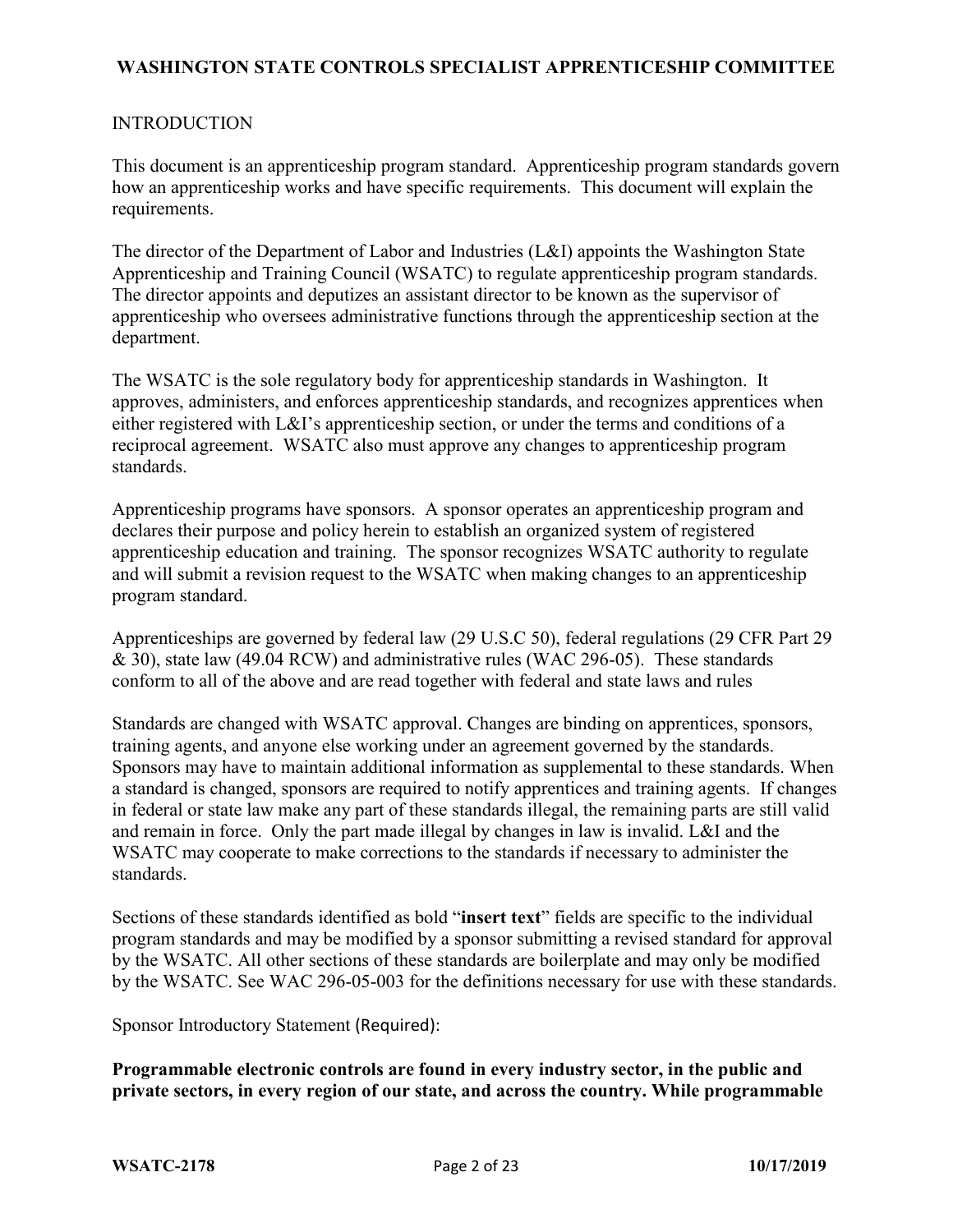**electronic controls have been in use for many years, recent technological advancements that dramatically reduced costs and improved usability caused a proliferation of use over the past 15 years – even more so in the past 5.** 

**The advancement of the technology grew much more rapidly than the infrastructure to support it. There is no ready talent pipeline to perform the engineering, programming, commissioning and technical support of the programmable controllers required to efficiently operate building systems. Employers across a wide swath of industry sectors report a critical impact to their businesses and fear that they will not be able to meet the growing demand – slowing the pace of business development in all sectors and exasperating the risk profile tolerances in our most critical facilities such as hospitals, medical research, commercial real estate, schools, and defense.**

**In consideration of this sustained and intensifying talent development deficiency, individuals from industry and education organized the formation of the Washington State Controls Specialist Apprenticeship Committee as the administrative body for the Controls Programmer and the Associate Controls Specialist apprenticeships. Each participating member has a vested interest in supporting the awareness, adoption, implementation, and long-term success of this apprenticeship program.** 

**The apprenticeship standards are designed to equip apprentices with the skills they need to launch and advance their careers. To provide youth and adults with flexibility, the apprenticeship standards are designed so that the mastery of early competencies allow for transferable skills. Contributing subject matter experts consist of representatives from labor organizations, businesses, education, and agency groups.** 

**Objectives of the apprenticeship program are:**

 **Develop an individual's competencies through coursework and on-the-job training to satisfy the core requirements for multiple industries having various occupational titles as represented in the following illustration.**



 **Create a "talent river" that benefits all employers and organized trades that build, operate, maintain and/or optimize the built environment. The talent river includes our**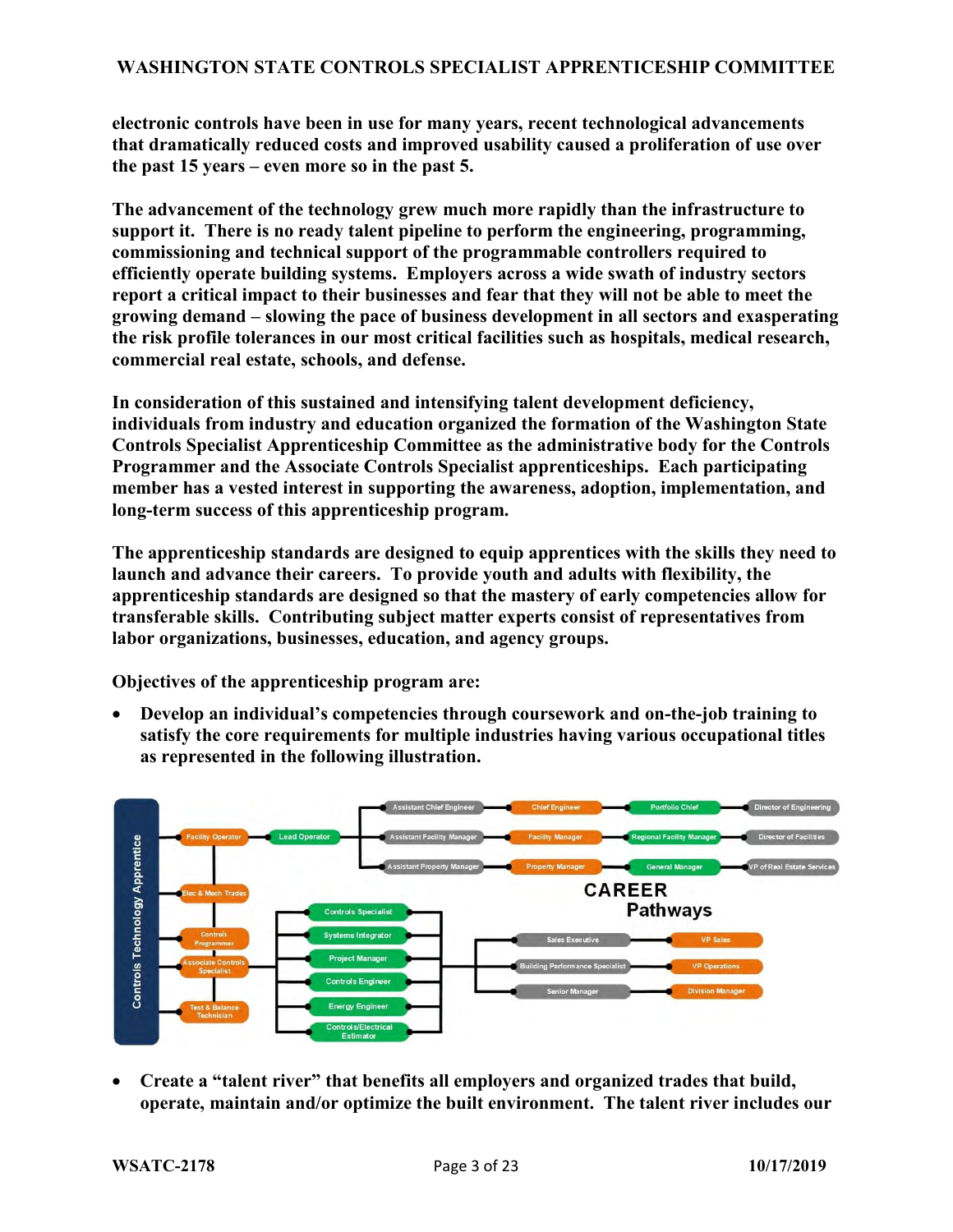**community populations facing barriers for entry into a job, our high school youth seeking a complementary way of earning their diploma through on-the-job experience, our adult workers seeking additional credentials or an alternative career path, and reskilling of dislocated workers, to name a few.**

**Build for scalability and adaptability.**

**The Controls Programmer apprenticeship is designed to accept applicants at age sixteen, including in-school and out-of-school youth. Counselors, teachers and other professionals focused on the success of our youth population are provided opportunities, by participating employers, to integrate classroom curriculum and real-life working experiences. As Training Agents, every employer understands and is a willing participant in providing these enriching learning experiences.**

**The Washington State Controls Specialist Apprenticeship Committee will leverage every resource available to ensure individuals pursing this occupation have what they need to succeed.**

# **I. GEOGRAPHIC AREA COVERED:**

The sponsor must train inside the area covered by these standards. If the sponsor wants to train outside the area covered by these standards, the sponsor must enter a portability agreement with a sponsor outside the area, and provide evidence of such an agreement for compliance purposes. Portability agreements permit training agents to use apprentices outside the area covered by the standards. Portability agreements are governed by WAC 296- 05-009.

**The geographic areas covered by the Controls Programmer apprenticeship are the Counties of Jefferson, Kitsap, and Pierce.**

### **II. MINIMUM QUALIFICATIONS:**

Minimum qualifications must be clearly stated and applied in a nondiscriminatory manner [WAC 296-05-015(17)].

- Age: **Controls Programmer applicants will be at least 16 years of age.**
- Education: **Controls Programmer applicants must be enrolled in high school or equivalent credit recovery program within the applicant's school district.**
- Physical: **Must be able to meet the requirements of the occupation, with or without reasonable accommodations.**
- Testing: **Not applicable.**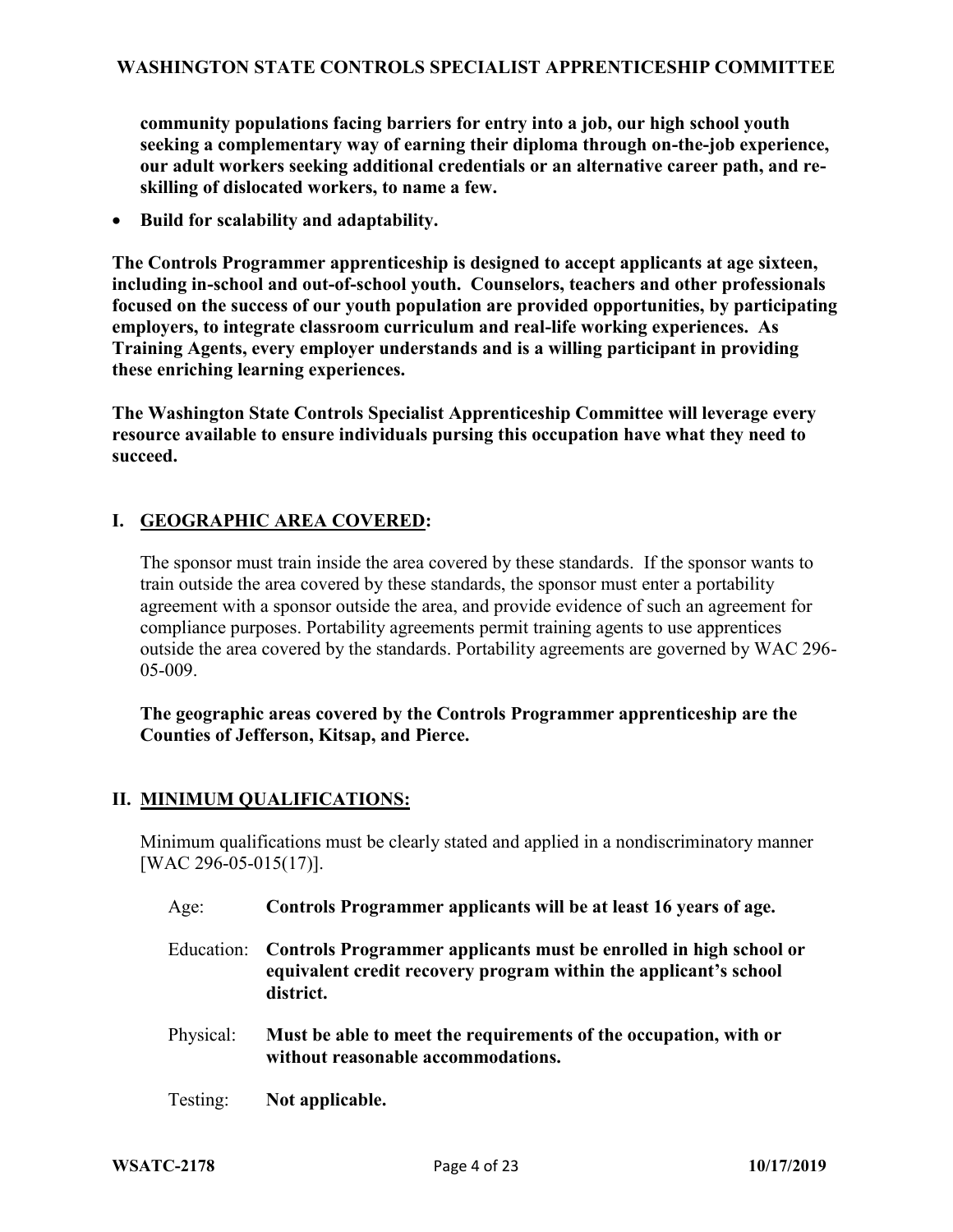### Other: **Not applicable.**

# **III. CONDUCT OF PROGRAM UNDER WASHINGTON EQUAL EMPLOYMENT OPPORTUNITY PLAN:**

Sponsors with five (5) or more apprentices must adopt an Equal Employment Opportunity (EEO) Plan and Selection Procedure (chapter 296-05 WAC and 29 CFR Part 30).

The recruitment, selection, employment and training of apprentices during their apprenticeship shall be without discrimination because of race, sex (including pregnancy and gender identity), sexual orientation, color, religion, national origin, age, genetic information, disability or as otherwise specified by law. The sponsor shall take positive action to provide equal opportunity in apprenticeship and will operate the apprenticeship program as required by the rules of the Washington State Apprenticeship and Training Council and Title 29, Part 30 of the Code of Federal Regulations.

A. Selection Procedures:

**The procedures for application and selection to a registered Controls Programmer apprenticeship are as follows:**

- **1. Controls Programmer applicants will be selected by an employer that is a registered Training Agent under Washington State Controls Specialist Apprenticeship Committee (the "Committee"). The applicants are employed by the individual Training Agent in accordance with customary and established policies which include factors such as performance in school, counselor/teacher recommendation, and demonstrated interests in this occupation, work ethic and work availability.**
- **2. The Committee does not serve as a referral agency or Training Agent for apprenticeship applicants; however, may assist employers in finding potential apprentices for their pool of applicants. The Committee encourages Training Agents to hire females and minorities.**
- **3. School counselors and educators may assist Training Agents in finding potential Controls Programmer applicants. Likely applicants may express an interest in Science, Technology, Engineering and Math (STEM) related courses, Career and Technical Education (CTE) or seek a head-start into a technology-intensive industry different from what is offered in the IT sector.**
- **4. Persons selected as apprentices by a Training Agent and who provide verification of the minimum qualifications can apply to the Committee to participate in the apprenticeship program.**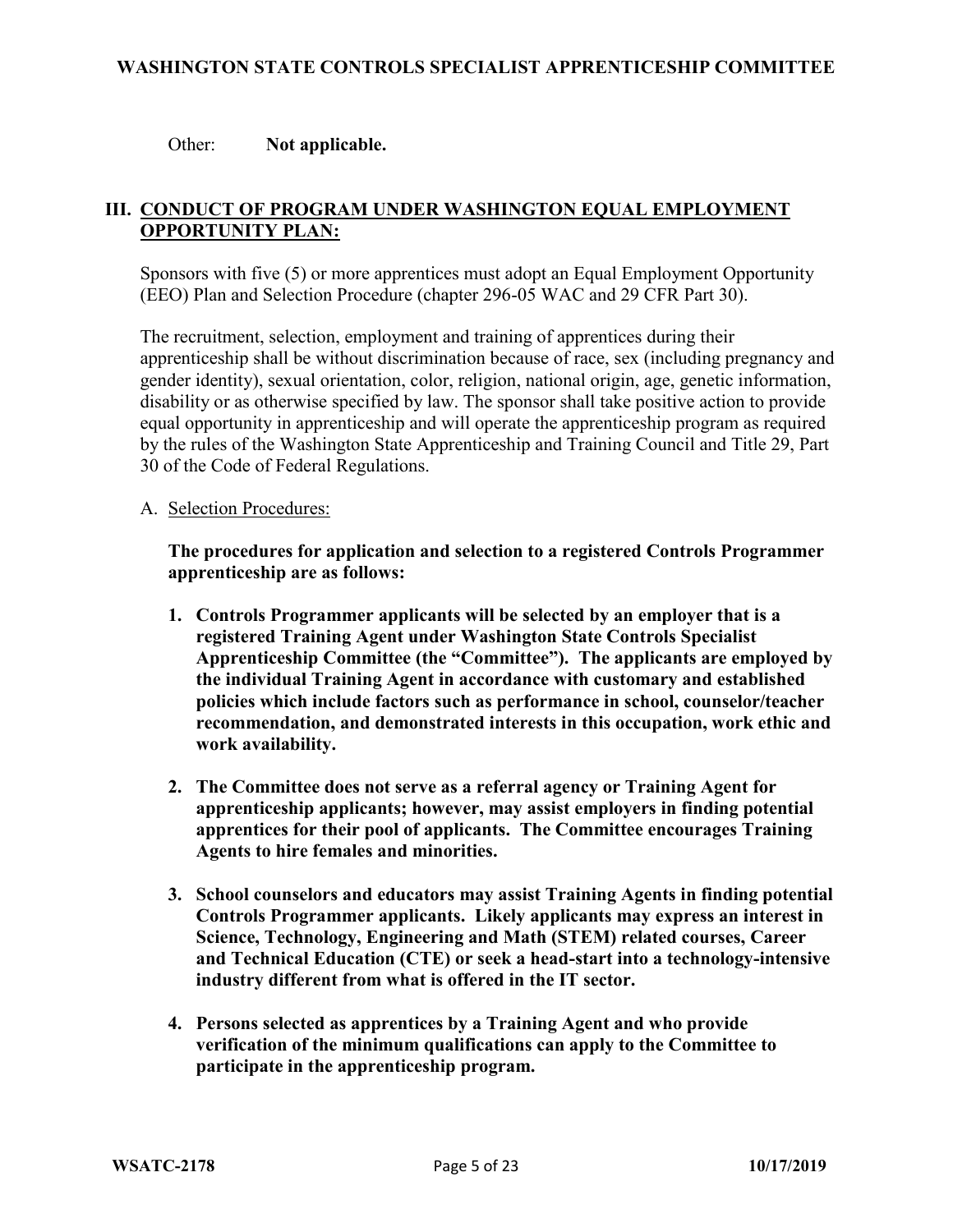- **5. Applicants will be informed of their rights and responsibilities under the standards of apprenticeship established for the occupation and then required to sign an apprenticeship agreement and associated documents.**
- B. Equal Employment Opportunity Plan:

**The Committee expects that all employers training apprentices shall train without discrimination. The Committee is committed to Equal Employment Opportunity (EEO) to all people regardless of race, color, national origin, sex, religion, sexual orientation, disability, age, marital status, gender expression, genetic information, military or veteran status, or as otherwise specified by law.** 

**The Committee will take the following affirmative actions:** 

- **1. Work with primary, secondary and post-secondary schools and governing agencies concerning the needs of the industry and how work-based experience can earn credits toward a high school diploma and college degrees.**
- **2. Deliver presentations designed to familiarize youth and adults with apprenticeship opportunities.**
- **3. Promote the apprenticeship opportunities through distribution of program literature, industry events and on apprenticeship websites.**
- **4. Encourage employers to support women, people of color, and people coming from poverty or other life-challenges to enter apprenticeships by asking employers to engage in outreach efforts with the Committee, the State's Workforce Development Board, and community-based organizations of their preference.**
- C. Discrimination Complaints:

Any apprentice or applicant for apprenticeship who believes they have been discriminated against may file a complaint with the supervisor of apprenticeship (WAC 296-05-443).

# **IV. TERM OF APPRENTICESHIP:**

The term of apprenticeship for an individual apprentice may be measured through the completion of the industry standard for on-the-job learning (at least two thousand hours) (time-based approach), the attainment of competency (competency-based approach), or a blend of the time-based and competency-based approaches (hybrid approach) [WAC 296-05- 015].

# **The term of the Controls Programmer shall be 2,000 hours of reasonable continuous employment.**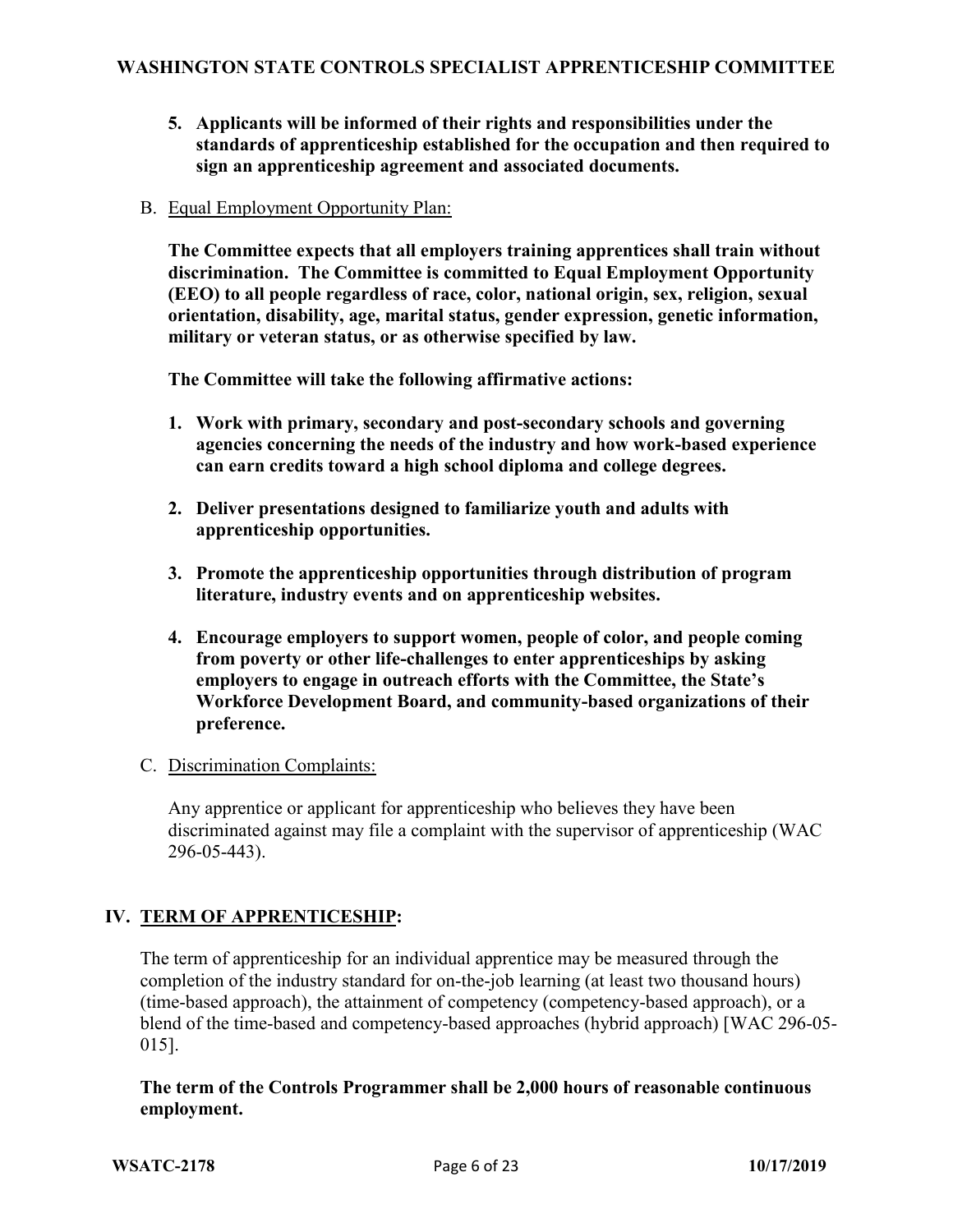# **V. INITIAL PROBATIONARY PERIOD:**

An initial probationary period applies to all apprentices, unless the apprentice has transferred from another program. During an initial probationary period, an apprentice can be discharged without appeal rights. An initial probationary period is stated in hours or competency steps of employment. The initial probationary period is not reduced by advanced credit or standing. During an initial probationary period, apprentices receive full credit for hours and competency steps toward completion of their apprenticeship. Transferred apprentices are not subject to additional initial probationary periods [WAC 296-05-003].

The initial probationary period is [WAC 296-05-015(22)]:

- A. the period following the apprentice's registration into the program. An initial probationary period must not be longer than twenty percent of the term of the entire apprenticeship, or longer than a year from the date the apprenticeship is registered. The WSATC can grant exemptions for longer initial probationary periods if required by law.
- B. the period in which the WSATC or the supervisor of apprenticeship may terminate an apprenticeship agreement at the written request by any affected party. The sponsor or the apprentice may terminate the agreement without a hearing or stated cause. An appeal process is not available to apprentices in their initial probationary period.
	- **1. The initial probationary period for the Controls Programmer is 400 hours.**

### **VI. RATIO OF APPRENTICES TO JOURNEY LEVEL WORKERS**

Supervision is the necessary education, assistance, and control provided by a journey-level employee on the same job site at least seventy-five percent of each working day, unless otherwise approved by the WSATC. Sponsors ensure apprentices are supervised by competent, qualified journey-level employees. Journey level-employees are responsible for the work apprentices perform, in order to promote the safety, health, and education of the apprentice.

- A. The journey-level employee must be of the same apprenticeable occupation as the apprentice they are supervising unless otherwise allowed by the Revised Code of Washington (RCW) or the Washington Administrative Code (WAC) and approved by the WSATC.
- B. The numeric ratio of apprentices to journey-level employees may not exceed one apprentice per journey-level worker [WAC 296-05-015(5)].
- C. Apprentices will work the same hours as journey-level workers, except when such hours may interfere with related/supplemental instruction.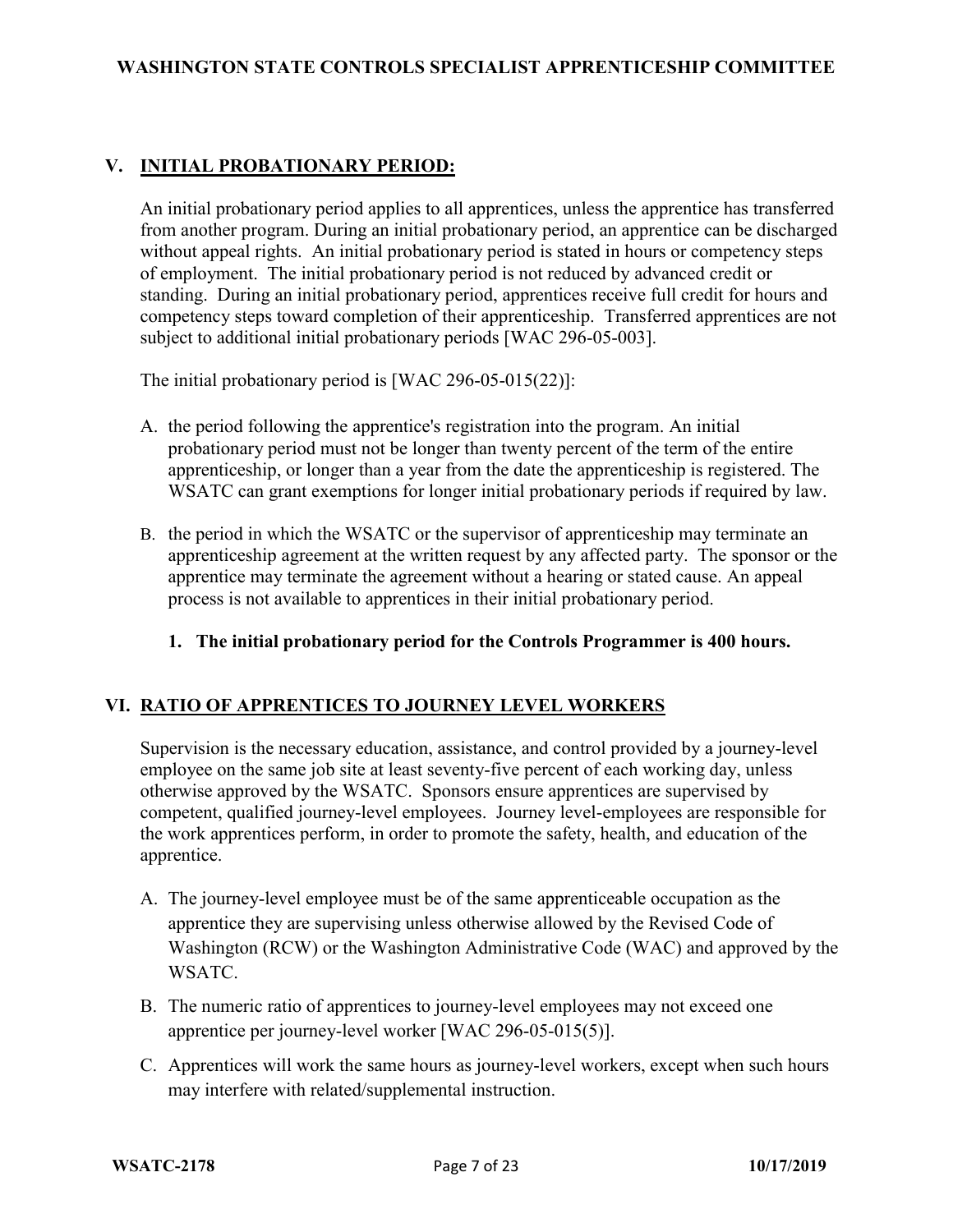- D. Any variance to the rules and/or policies stated in this section must be approved by the WSATC.
- E. The ratio must be described in a specific and clear manner, as to the application in terms of job site, work group, department or plant:

**To provide adequate supervision of all apprentices the following ratio will be observed and applied at the department, job site or team level: one (1) apprentice to one (1) journey-level worker per shift. At no time shall the ratio exceed one (1) apprentice to one (1) journey-level worker.**

# **VII. APPRENTICE WAGES AND WAGE PROGRESSION:**

- A. Apprentices must be paid at least Washington's minimum wage, unless a local ordinance or a collective bargaining agreement require a higher wage. Apprentices must be paid according to a progressively increasing wage scale. The wage scale for apprentices is based on the specified journey-level wage for their occupation. Wage increases are based on hours worked or competencies attained. The sponsor determines wage increases. Sponsors must submit the journey-level wage at least annually or whenever changed to the department as an addendum to these standards. Journey-level wage reports may be submitted on a form provided by the department. Apprentices and others should contact the sponsor or the Department for the most recent Journey-level wage rate.
- B. Sponsors can grant advanced standing, and grant a wage increase, when apprentices demonstrate abilities and mastery of their occupation. When advanced standing is granted, the sponsor notifies the employer/training agent of the wage increase the apprenticeship program standard requires.
- C. Wage Progression Schedules

### **Controls Programmer**

**Controls Programmer shall be paid according to the following percentages of the journey-level worker wage rate plus benefits.**

|      | Hour Range or   | Percentage of journey-level |
|------|-----------------|-----------------------------|
| Step | competency step | wage rate*                  |
|      | 0000-0500 hours | 75%                         |
|      | 0501-1000 hours | 80%                         |
| ັ    | 1001-2000 hours | 90%                         |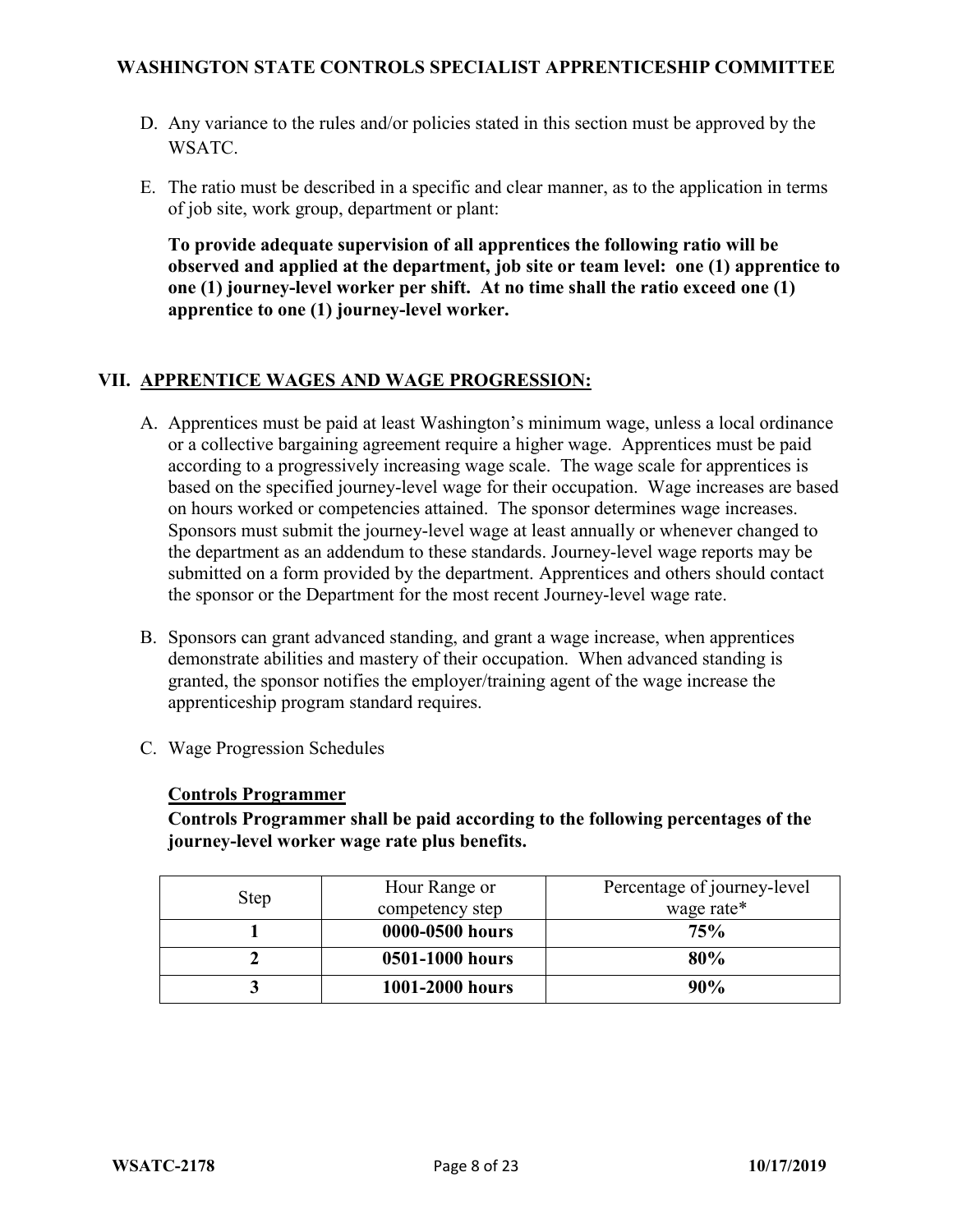### **VIII. WORK PROCESSES:**

The apprentice shall receive on the job instruction and work experience as is necessary to become a qualified journey-level worker versed in the theory and practice of the occupation covered by these standards. The following is a condensed schedule of work experience, which every apprentice shall follow as closely as conditions will permit. The following work process descriptions pertain to the occupation being defined.

**The apprentice must understand the underlying mechanical systems, controls systems, low-voltage electrical circuits, motors, and pumps, including an understanding of the proper installation, design and operations of these systems. This apprenticeship program will not involve apprentices installing, replacing, or repairing any of the underlying mechanical systems, control systems, low-voltage electrical circuits, motors or pumps.**

**Where the term "troubleshoot" is used it is limited to work on the building automation system and will not involve installation, replacement or repair work on any of the underlying mechanical systems, low-voltage electrical circuits, motors, and pumps.**

A. **Controls Programmer Approximate Hours/Competency Level** 

| a. Configure computer operating system software.                                              |
|-----------------------------------------------------------------------------------------------|
| b. Create virtual private networks.                                                           |
| c. Establish IP addresses and configure communication ports.                                  |
| Assess the performance of control system networks.<br>d.                                      |
| Analyze and prepare reports on Central Processing Unit (CPU) utilization<br>e.<br>efficiency. |
| Demonstrate proper use and care of tools and devices.<br>f.                                   |
| .840<br>2. Programming Logic                                                                  |
| a. Develop ladder logic diagrams based on a written sequence of operations.                   |
| b. Tune proportional, derivative and integral (PID) control loops.                            |
| c. Demonstrate proper use and care of tools and devices.                                      |
|                                                                                               |
| a. Prepare job folders and field work packages.                                               |
| b. Attend electrical coordination project meetings.                                           |
| Demonstrate proper use and care of tools.<br>$c_{\cdot}$                                      |
| d. Complete safety training classes and demonstrate application to work practices.            |
|                                                                                               |
|                                                                                               |
| Align work processes with project schedules.<br>a.                                            |
| b. Calibrate sensing and control devices.                                                     |
| Discover control system points and devices.<br>$c_{\bullet}$                                  |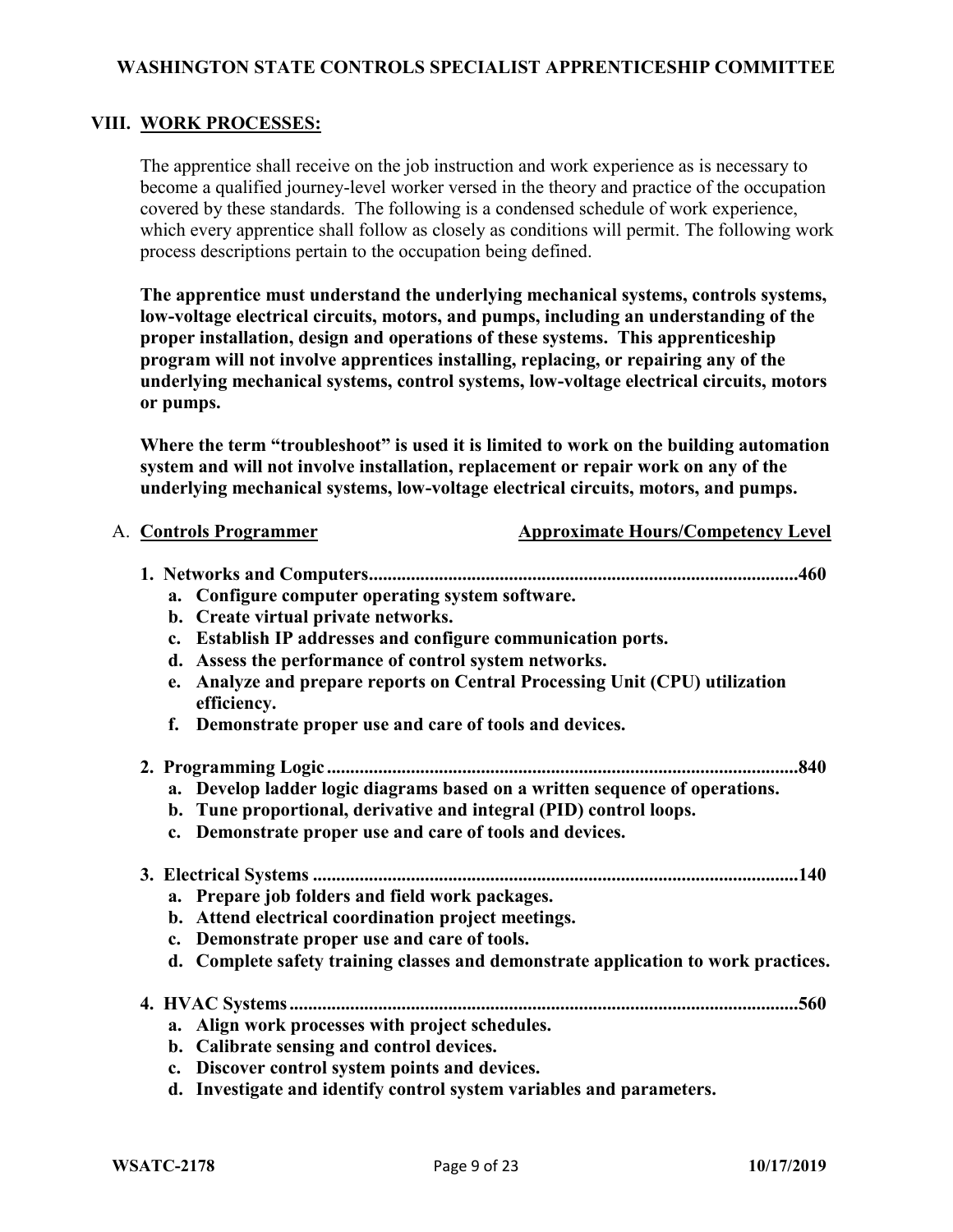- **e. Perform control system take-offs and estimates based on an engineered set of drawings.**
- **f. Attend HVAC and controls coordination project meetings.**
- **g. Prepare job folders and field work packages.**
- **h. Demonstrate proper use and care of tools and devices.**
- **i. Complete safety training classes and demonstrate application to work practices.**

**Total Hours/# of Competency Levels: 2,000 hours**

**The above schedules of practical work experience are designed as a guide. Apprentice shall be instructed and trained in all operations and methods customarily used in this occupation. Each Training Agent will adhere to this as closely as the work conditions permit and as approved by the Committee.**

**These work processes do not contain prohibited work practices or duties as designated by Washington State Department of Labor and Industries Teen Worker Safety Division and the Federal Department of Labor Minor Work Laws.**

### **IX. RELATED/SUPPLEMENTAL INSTRUCTION:**

The apprentice must attend related/supplemental instruction (RSI). Time spent in RSI shall not be considered as hours of work and the apprentice is not required to be paid.

RSI must be provided in safe and healthy conditions as required by the Washington Industrial Safety and Health Act and applicable federal and state regulations.

Hours spent in RSI are reported to L&I each quarter. Reports must show which hours are unpaid and supervised by a competent instructor versus all other hours (paid and/or unsupervised) for industrial insurance purposes.

For purposes of coverage under the Industrial Insurance Act, the WSATC is an employer and the apprentice is an employee when an unpaid, supervised apprentice is injured while under the direction of a competent instructor and participating in RSI activities.

If apprentices do not attend required RSI, they may be subject to disciplinary action by the sponsor.

- A. The methods of related/supplemental training must be indicated below (check those that apply):
	- **(X)** Supervised field trips
	- **(X)** Sponsor approved training seminars (specify) **Sponsor approved training seminars may include but are not limited to:**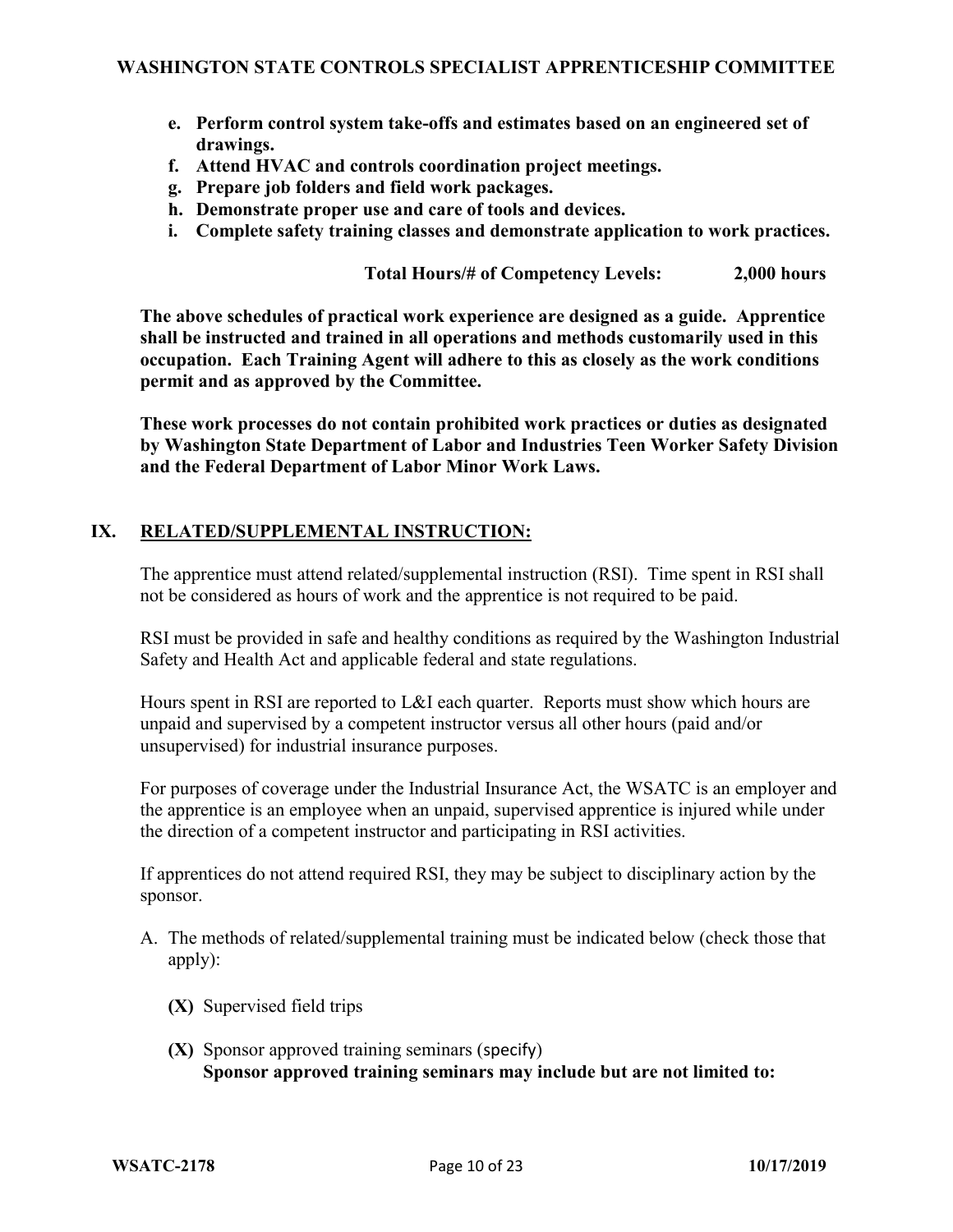- **American Society of Heating, Refrigerating and Air-Conditioning Engineers (ASHRAE)**
- **Association of Energy Engineers (AEE)**
- **Mechanical Contractors Association Training Programs (www.mcaa.org)**
- **Building Operators and Managers Association (www.boma.org)**
- **Building Operators Certification (www.theboc.info)**
- **Smart Buildings Center Educational Program [\(www.smartbuildingscenter.org\)](http://www.smartbuildingscenter.org/)**
- **BEST Center (www.bestctr.org)**
- **(X)** Sponsor approved online or distance learning courses (specify) **Sponsor approved online or distance learning courses may include but are not limited to:**
	- **American Society of Heating, Refrigerating and Air-Conditioning Engineers (ASHRAE)**
	- **Association of Energy Engineers (AEE)**
	- **Mechanical Contractors Association Training Programs (www.mcaa.org)**
	- **Building Operators and Managers Association (www.boma.org)**
	- **Building Operators Certification (www.theboc.info)**
	- **Smart Buildings Center Educational Program [\(www.smartbuildingscenter.org\)](http://www.smartbuildingscenter.org/)**
	- **BEST Center (www.bestctr.org)**
- **(X)** State Community/Technical college
- **(X)** Private Technical/Vocational college
- **(X)** Sponsor Provided (lab/classroom)
- **(X)** Other (specify)**:** 
	- **Washington State Skills Centers**
- B. **One Hundred Forty-Four (144)** Minimum RSI hours per year defined per the following [see WAC 296-05-015(6)]:
	- ( ) Twelve-month period from date of registration.\*
	- ( ) Defined twelve-month school year: **(insert month)** through **(insert month)**.
	- (**X**) Two-thousand hours of on the job training **for Controls Programmer.**

*\*If no selection is indicated above, the WSATC will define RSI hours per twelve-month period from date of registration.*

- C. Additional Information:
	- **1. Each apprentice shall enroll in and attend related instruction classes at a Committee approved school, community college or vocational and technical**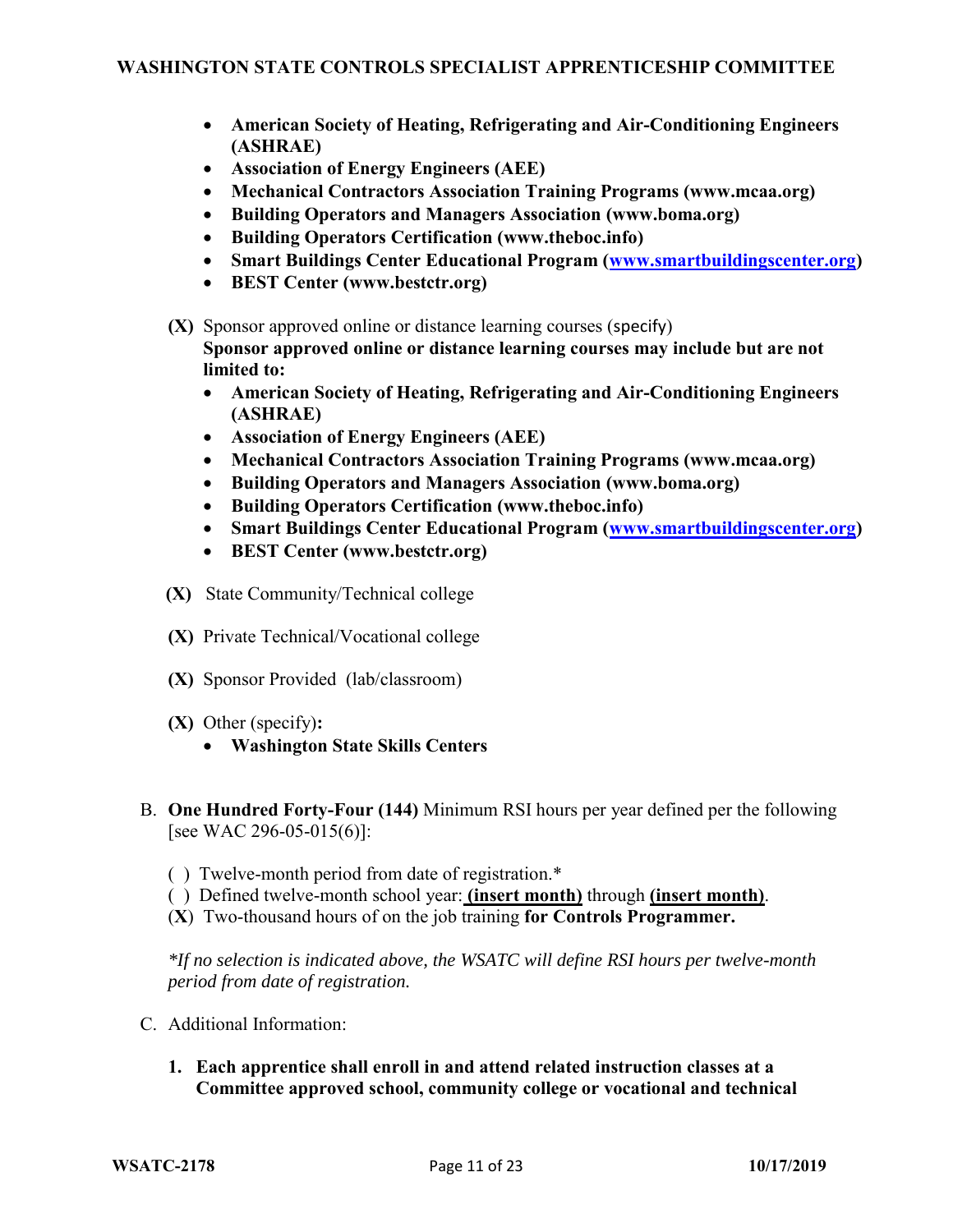**institute for 144 hours per year during the term of apprenticeship for which the apprentice will not be paid.**

- **2. The Committee strives for continued improvement of the work processes and related supplemental instruction. As such, the Committee will review on a scheduled basis and revise the curriculum and learning experiences for the educators and apprentices to keep the program relevant for employers.**
- **3. Apprentices that are granted credit for prior learning or experience may be excused from attending specific portions of RSI training at the discretion of the Committee. Apprentices seeking credit for prior learning must demonstrate the same knowledge, skills, and abilities as apprentices who have completed the portion(s) of RSI for which credit is requested.**
- **4. The Controls Programmer apprentice RSI Plan elements will be delivered through existing identified CTE course offerings. CTE staff, school counselors, and school-based personnel will ensure apprentices are enrolled in the corresponding identified CTE courses.**
- **5. The Committee will ensure any new Controls Programmer Training Provider will meet the RSI Plan elements. Programs and curriculum will be submitted to and approved by the Office of the Superintendent of Public Instruction (OSPI). Curriculum will be reviewed on an annual basis by the school district's CTE office to ensure it meets the occupational requirements for the Controls Programmer competencies.**

# **X. ADMINISTRATIVE/DISCIPLINARY PROCEDURES:**

A. Administrative Procedures:

The sponsor may include in this section a summary and explanation of administrative actions performed at the request or on the behalf of the apprentice. Such actions may include but are not limited to:

- 1. Voluntary Suspension: A temporary interruption in progress of an individual's apprenticeship agreement at the request of the apprentice and granted by the sponsor. The program sponsor shall review apprentices in suspended status at least once each year to determine if the suspension is still appropriate.
- 2. Advanced Standing or Credit: The sponsor may provide for advanced standing or credit for demonstrated competency, acquired experience, training or education in or related to the occupation. All sponsors need to ensure a fair and equitable process is applied to all apprentices seeking advanced standing or credit per WAC 296-05-015(11).
- 3. Sponsor Procedures: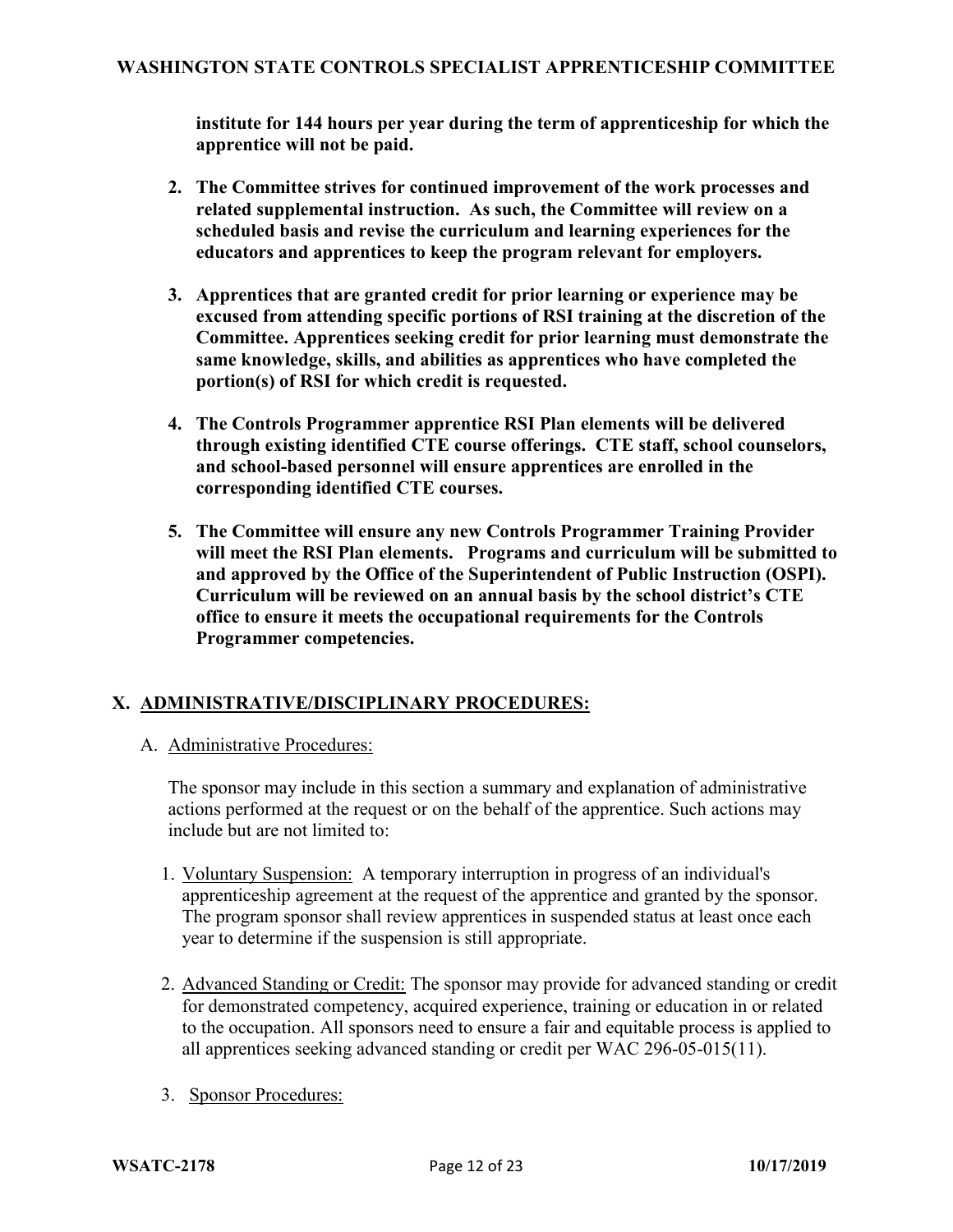**The Committee acknowledges the Administrative Procedures as articulated and attest to the Committee's intention to abide. An apprentice can petition the Committee to request a Voluntary Suspension, an Advanced Standing or Credit, and any workplace issues not sufficiently addressed to their satisfaction by their Training Agent/employer.** 

**Petitions will be acted upon by the Committee as outlined below.**

- **a. Petitions shall be received by the Committee Secretary no less than fifteen (15) working days prior to the scheduled Committee meeting.**
- **b. In situations involving workplace issues, the Committee will first and always attempt to resolve problems informally by meeting with all parties concerned.**
- **c. Following the hearing, the Committee will make its decision based solely upon the most creditable evidence submitted at the hearing and reduced to writing.**
- **d. Apprentice and Training Agent shall be notified of the Committee's decision in writing.**
- **e. A Training Agent shall not terminate an apprentice without first contacting the Committee, as continued employment is required to maintain status as an apprentice.**
- **f. In the event the apprentice is terminated from employment, they will be called before the Committee for disciplinary action in accordance with Section X.B.1., which may include suspension or cancellation of the apprenticeship agreement.**
- **g. Apprentices with experience may test-in to the demonstrated level of achievement and accrue the corresponding hours towards their journey-level status.**
- **h. Not require an employer to sign a collective bargaining agreement as a condition of participation.**
- **i. The Committee will review all the apprentices in suspended status on at least a semi-annual basis. Apprentices who have been in suspended status for at least six (6) months and have not requested a return to active status or been in communication with program staff may be cancelled in accordance with Section X.B.**
- **j. Apprentices will be subject to random urinalysis drug screen testing by the Training Agent's drug screen provider.**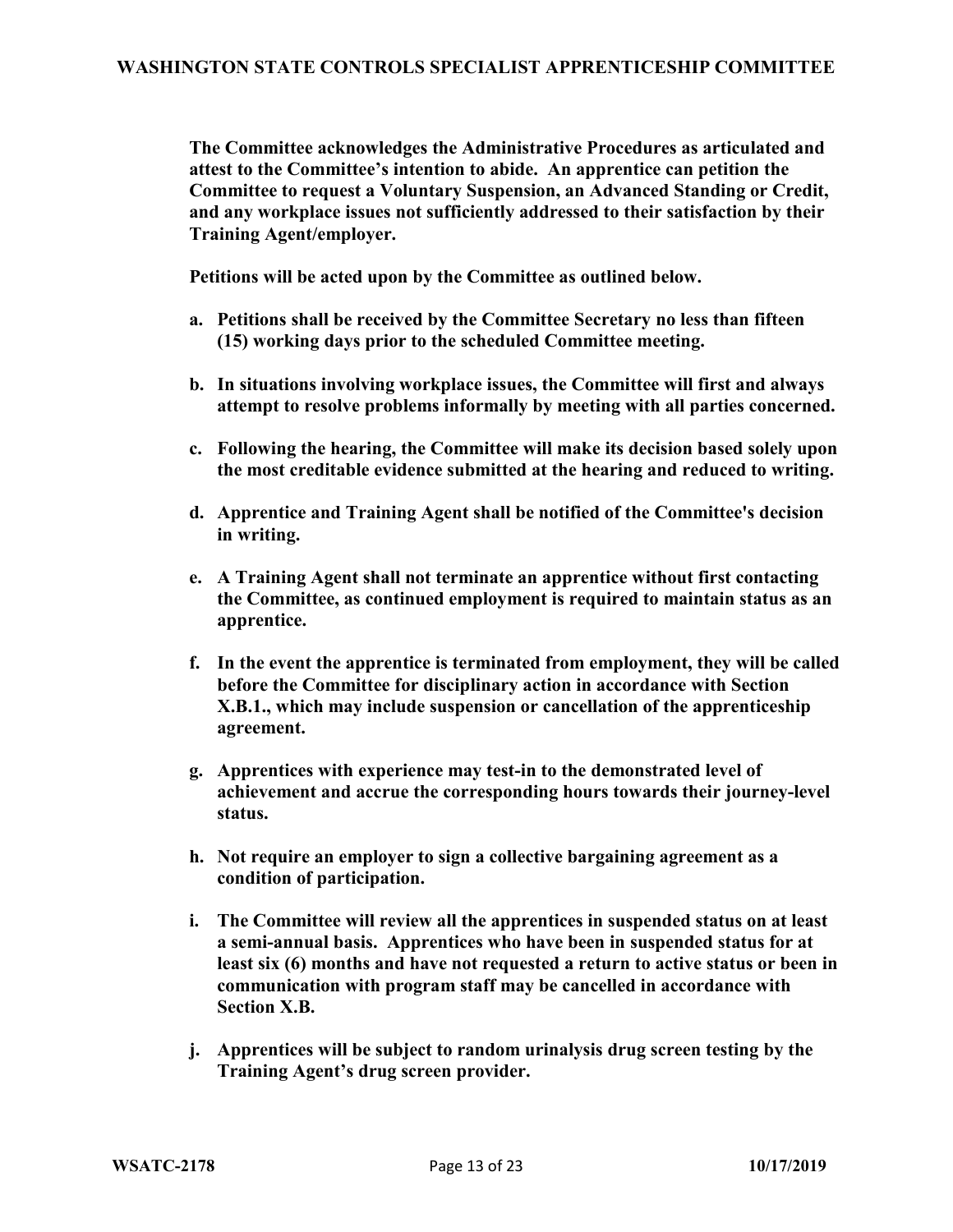- **k. Apprentices employed under these standards are required to apply themselves with diligence to various assigned tasks. They are to protect the property and interest of their employer and their coworkers. They are to conduct themselves at all times in a creditable manner, realizing that time, money, and effort are expended in affording them opportunity to become a skilled craftsman.**
- **l. Apprentices must obtain a valid driver's license within 90 days of acceptance into the apprenticeship.**
- **m. Apprentices must agree to:**
	- **1) Successfully complete the Training Agent's safety training program.**
	- **2) Wear all required Personal Protective Equipment (PPE) while working. The Training Agent will provide the required PPE.**
	- **3) Only use tools and perform tasks that they have been trained, certified, or licensed.**
- **n. Additionally, the following will be adhered to for Controls Programmer apprentices who are under the age of 18 years old:**
	- **1) The Committee, in coordination with Labor and Industries Teen Worker Safety Division, will ensure any Training Agent wishing to employ a minor is in compliance with all applicable teen worker laws and rules contained in Chapter 49.12 RCW and Chapter 296-125 WAC. This includes, but may not be limited to;**
		- **a. Minor Work Permits,**
		- **b. Student Learner Exemption Minor Work Variances,**
		- **c. Parent-School Authorization forms,**
		- **d. Teen Worker Safety Division approval of all motorized tool and equipment that apprentices may use,**
		- **e. Maintaining documented proof of student age on file.**
	- **2) During the school year a Controls Programmer apprentice may work up to 20 OJT hours per week or 28 OJT hours if a variance is in place.**
- **o. The Committee will work with Training Agents to use this apprenticeship program to upskill incumbent workers and backfill with first-year youth and adult apprentices.**

### B. Disciplinary Procedures

- 1. The obligations of the sponsor when taking disciplinary action are as follows:
	- a. The sponsor shall be responsible for enacting reasonable policies and procedures and applying them consistently. The sponsor will inform all apprentices of their rights and responsibilities per these standards.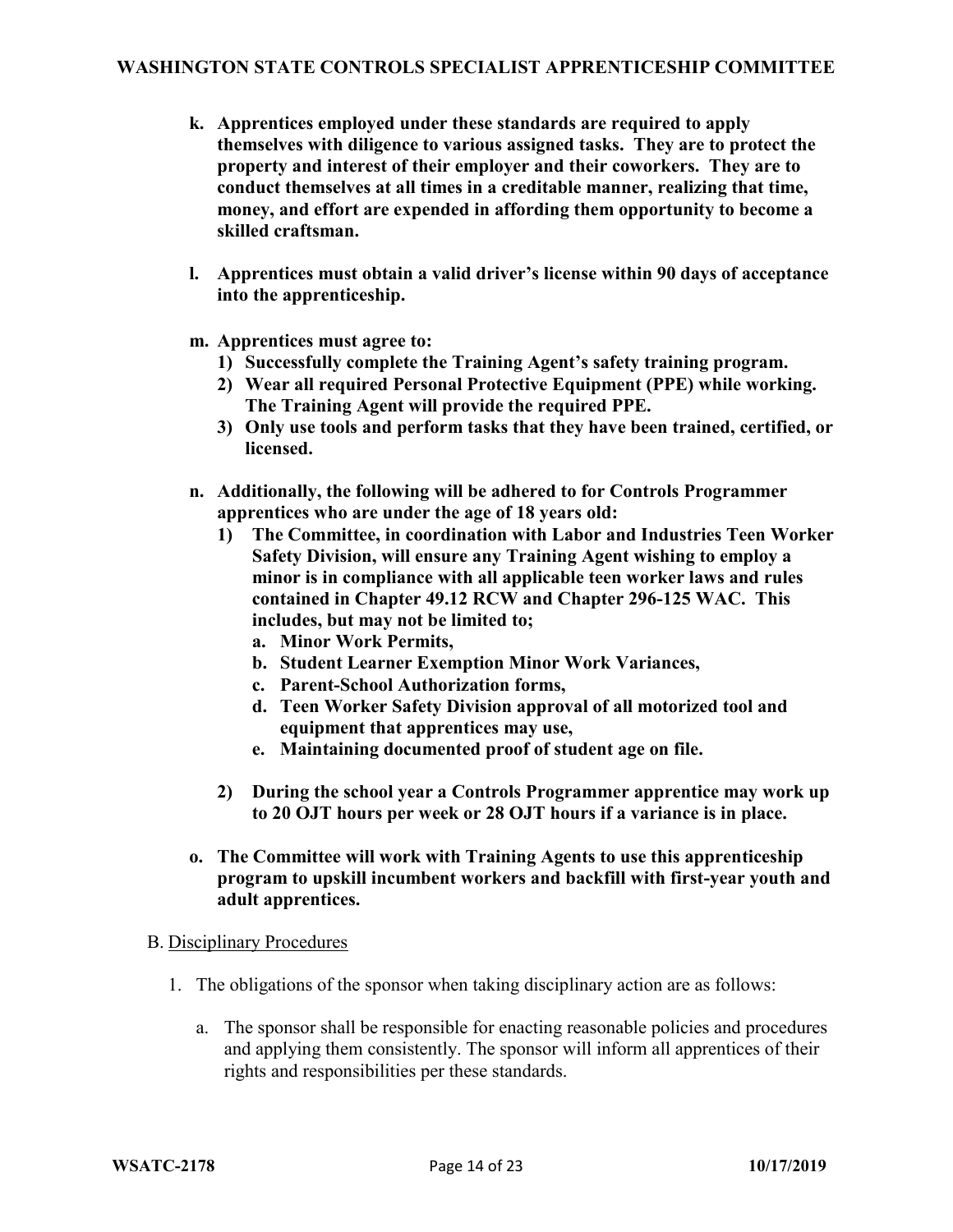- b. The sponsor shall notify the apprentice of intent to take disciplinary action and reasons therefore 20 calendar days prior to taking such action. The reason(s) supporting the sponsor's proposed action(s) must be sent in writing to the apprentice.
- c. The sponsor must clearly identify the potential outcomes of disciplinary action, which may include but are not limited to discipline, suspension or cancellation of the apprenticeship agreement.
- d. The decision/action of the sponsor will become effective immediately.
- 2. The sponsor may include in this section requirements and expectations of the apprentices and an explanation of disciplinary actions imposed for noncompliance. The sponsor has the following disciplinary procedures to adopt:
	- a. Disciplinary Probation: A time assessed when the apprentice's progress is not satisfactory. During this time the sponsor may withhold periodic wage advancements, suspend or cancel the apprenticeship agreement, or take further disciplinary action. A disciplinary probation may only be assessed after the initial probation is complete.
	- b. Disciplinary Suspension: A temporary interruption in the progress of an individual's apprenticeship agreement. Conditions will include not being allowed to participate in On-the-Job Training (OJT), go to Related Supplemental Instruction (RSI) classes or take part in any activity related to the Apprenticeship Program until such time as the sponsor takes further action. The program sponsor shall review apprentices in such status at least once each year.
	- c. Cancellation: Refers to the termination of an apprenticeship agreement at the request of the apprentice, supervisor, or sponsor. [WAC 296-05-003].
- 3. Sponsor Disciplinary Procedures:

**The Committee acknowledges the Administrative Procedures as articulated and attest to the Committee's intention to abide. When violations of these standards by apprentices and/or employers occur, they will be acted upon by the Committee as outlined below.**

- **a. Committee members will first and always attempt to resolve problems informally by meeting with all parties concerned.**
- **b. Violations requiring disciplinary action will be investigated thoroughly and will include a disciplinary hearing in accordance with Section X.B.1.**
- **c. Apprentice will be notified of the Committee's decision.**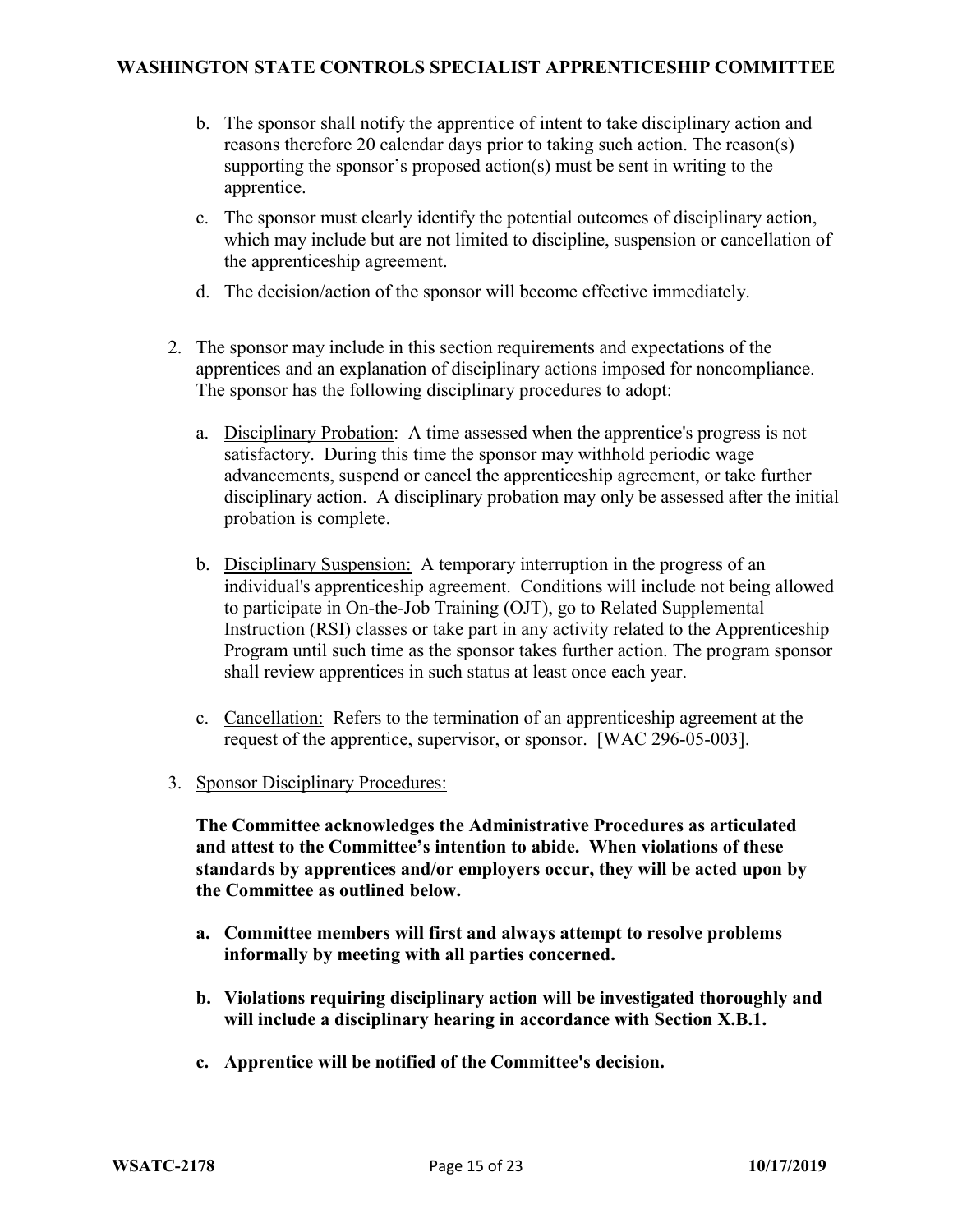- **d. Apprentice will provide a record of school attendance (in hours) by the 5th of the following month to the office of the appropriate Training Coordinator. This must be provided even if the hours equal zero for any given month. In addition, upon request, apprentice shall submit copies of school transcripts and/or verification of course completion to the appropriate Training Coordinator.**
- **e. Apprentices will provide record of on-the-job training hours by the 5th of the following month to the office of the appropriate Training Coordinator.**
- **f. Employment with an approved Training Agent must be maintained to participate in this registered apprenticeship program. Termination from employment may result in suspension or cancellation of the apprenticeship agreement. The apprentices will be sent notice to appear at the next regularly scheduled Committee meeting to show-cause why the agreement should not be cancelled.**
- **g. Workplace issues requiring disciplinary action will be investigated thoroughly by the appropriate Training Coordinator and will include a disciplinary hearing by the Committee, which may include suspension or cancelation of the Apprenticeship Agreement.**
- **h. Satisfactory progress must be maintained in related supplemental instruction and on-the-job. An apprentice will be called before the Committee and may be disciplined, suspended, or canceled for the following:**
	- **1) Failing to progress in the apprenticeship as defined by the competencies within the Work Processes.**
	- **2) Not reporting to school or work in a timely manner with no more than two (2) unexcused absences per year.**
	- **3) Being more than three months tardy in turning in work progress records.**
	- **4) Not working for more than six months.**
	- **5) For Controls Programmer, not maintaining enrollment in high school or equivalent credit recovery program.**
- **i. Excused absences include:**
	- **1) A note from the apprentice's physician indicating that an illness/injury is preventing them from attending school or work.**
	- **2) A note from a supervisor stating that the apprentice is needed at work. Related/Supplemental Instruction is a valuable component of the apprenticeship. Training Agents will make every effort to ensure apprentice work hours do not interfere with related classroom instruction.**
	- **3) Proof of death of immediate family member.**
	- **4) Special circumstances will be reviewed by the appropriate Training Coordinator and elevated to the Committee at the Training Coordinator's discretion.**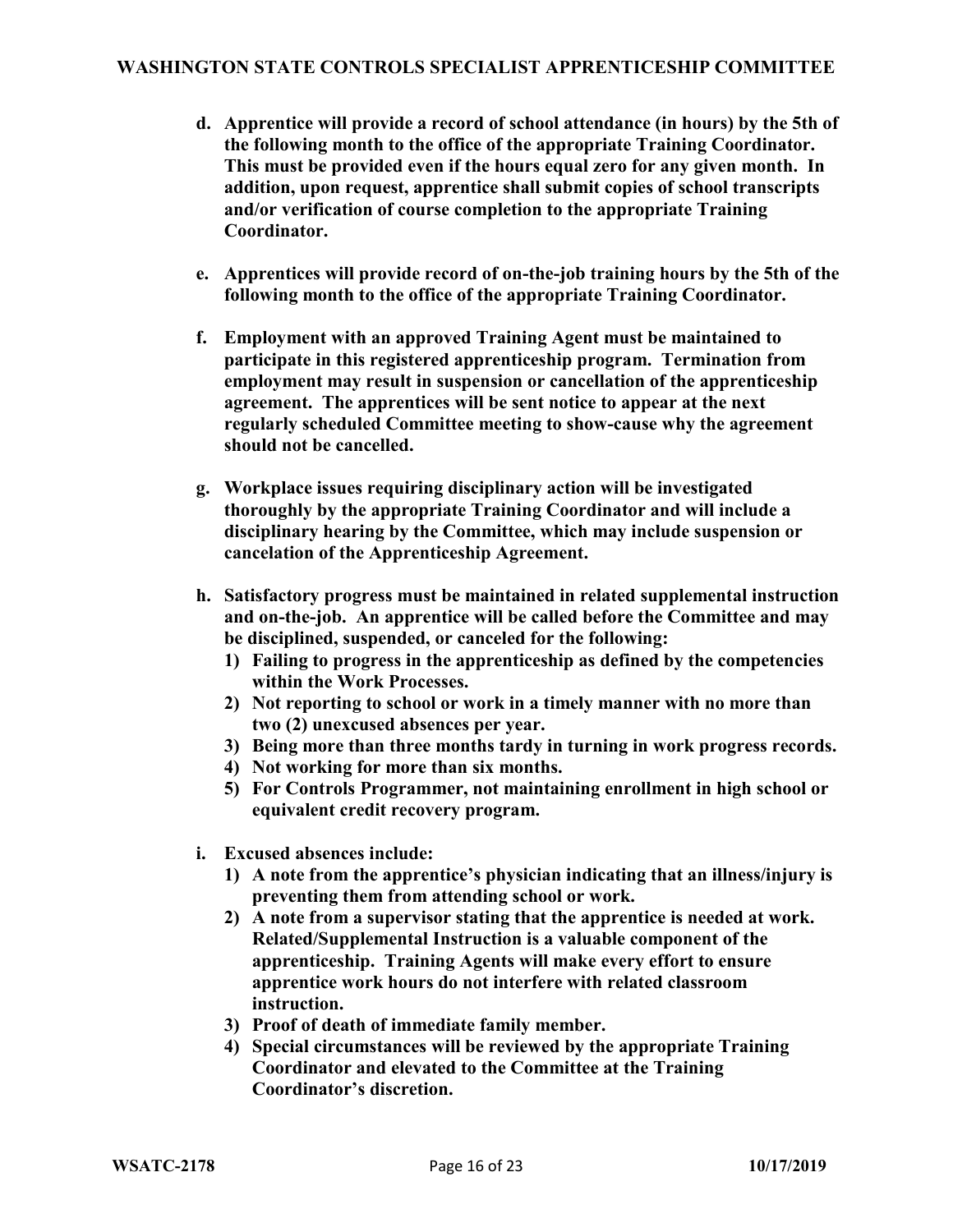### C. Apprentice Complaint Procedures:

- 1. The apprentice must complete his/her initial probationary period in order to be eligible to file a complaint (WAC 296-05-105).
- 2. Complaints involving matters covered by a collective bargaining agreement are not subject to the complaint procedures in this section.
- 3. Complaints regarding non-disciplinary matters must be filed with the program sponsor within 30 calendar days from the date of the last occurrence. Complaints must be in writing.
- 4. If the apprentice disagrees with the resolution of the complaint or wishes to contest the outcome of a disciplinary action by the program sponsor, the apprentice must file a written request for reconsideration with the program sponsor within 30 calendar days from the date the apprentice received written notice of action by the program sponsor.
- 5. The program sponsor must reply, in writing, to the request for reconsideration within 30 calendar days from the date the program sponsor receives the request. The program sponsor must send a copy of the written reply to the apprentice within the 30 calendar days.
- 6. If the apprentice disagrees with the program sponsor's decision, the apprentice may file an appeal with the Apprenticeship Program, (WAC 296-05-105). If the apprentice does not timely file an appeal, the decision of the program sponsor is final after 30 calendar days from the date the program sponsor mails the decision to the apprentice. See section "D" below.
- D. Apprentice Complaint Review/Appeals Procedures:
	- 1. If the apprentice disagrees with the program sponsor's decision, the apprentice must submit a written appeal to L&I's apprenticeship section within 30 calendar days from the date the decision is mailed by the program sponsor. Appeals must describe the subject matter in detail and include a copy of the program sponsor's decision.
	- 2. The L&I apprenticeship section will complete its investigation within 30 business days from the date the appeal is received and attempt to resolve the matter.
	- 3. If the Apprenticeship section is unable to resolve the matter within 30 business days, the Apprenticeship section issues a written decision resolving the appeal.
	- 4. If the apprentice or sponsor is dissatisfied with L&I's decision, either party may request the WSATC review the decision. Requests for review to the WSATC must be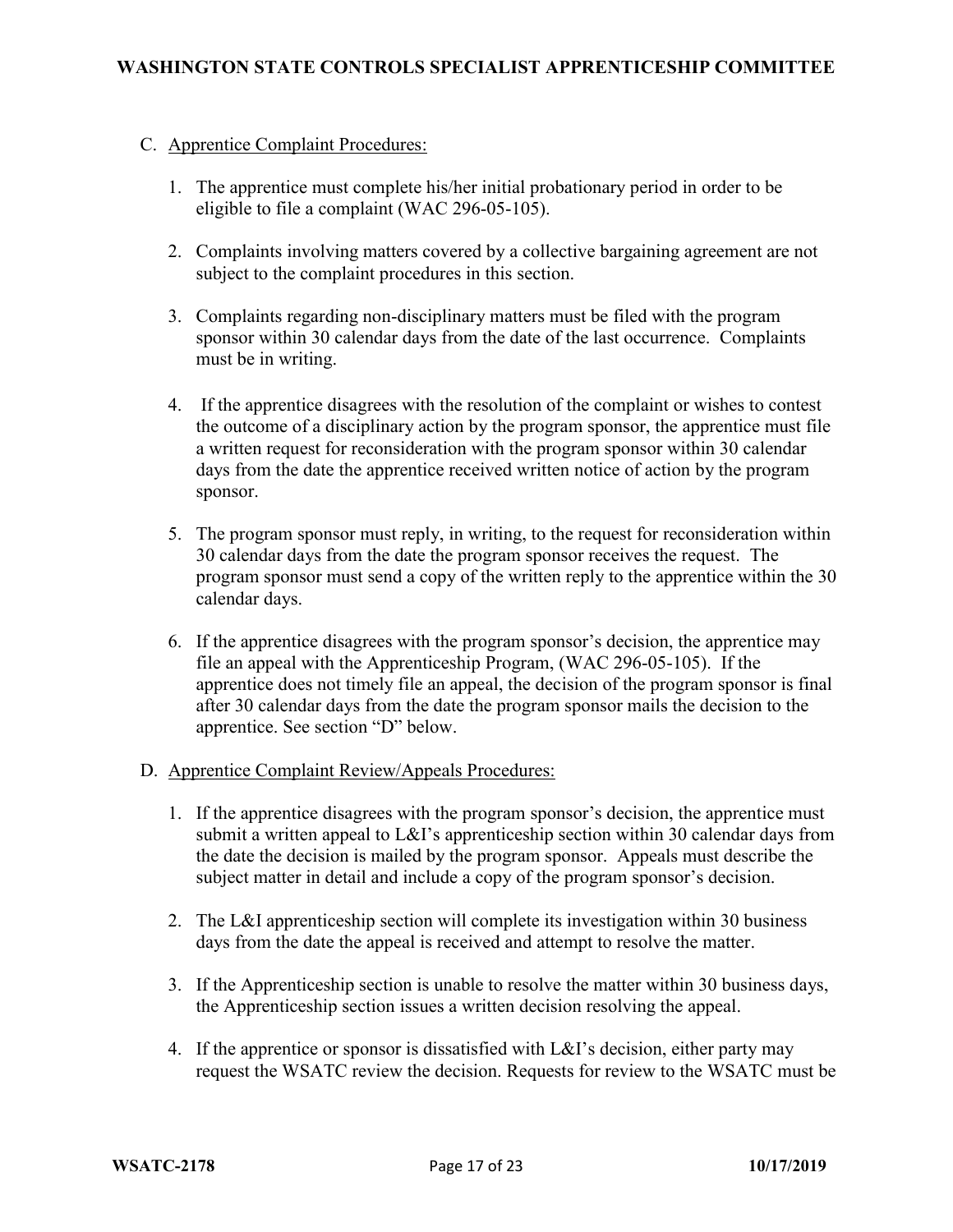in writing. Requests for review must be filed within 30 calendar days from the date the decision is mailed to the parties.

- 5. The WSATC will conduct an informal hearing to consider the request for review.
- 6. The WSATC will issue a written decision resolving the request for review. All parties will receive a copy of the WSATC's written decision.

# **XI. SPONSOR – RESPONSIBILITIES AND GOVERNING STRUCTURE**

The following is an overview of the requirements associated with administering an apprenticeship program. These provisions are to be used with the corresponding RCW and/or WAC. The sponsor is the policymaking and administrative body responsible for the operation and success of this apprenticeship program. The sponsor may assign an administrator or a committee to be responsible for day-to-day operations of the apprenticeship program. Administrators and/or committee members must be knowledgeable in the process of apprenticeship and/or the application of chapter 49.04 RCW and chapter 296-05 WAC and these standards. If applicable, sponsors must develop procedures for:

### A. Committee Operations (WAC 296-05-009): (Not applicable for Plant Programs)

Apprenticeship committees must be composed of an equal number of management and non-management representatives from a minimum of four to a maximum of twelve members. Committees must convene meetings at least three times per year attended by a quorum of committee members as defined in these approved standards.

### B. Program Operations

The sponsor will record and maintain records pertaining to the administration of the apprenticeship program and make them available to the WSATC or Department upon request. Records required by WAC 296-05-100 will be maintained for five (5) years; all other records will be maintained for three (3) years. Apprenticeship sponsors will submit required forms/reports to the Department of Labor and Industries through one of the two prescribed methods below:

Sponsors shall submit required forms/reports through assigned state apprenticeship consultant. Forms may be obtained through the programs assigned apprenticeship consultant.

Sponsors shall submit required reports through the Apprentice Registration and Tracking System (ARTS).

1. The following is a listing of forms/reports for the administration of apprenticeship programs and the time-frames in which they must be submitted: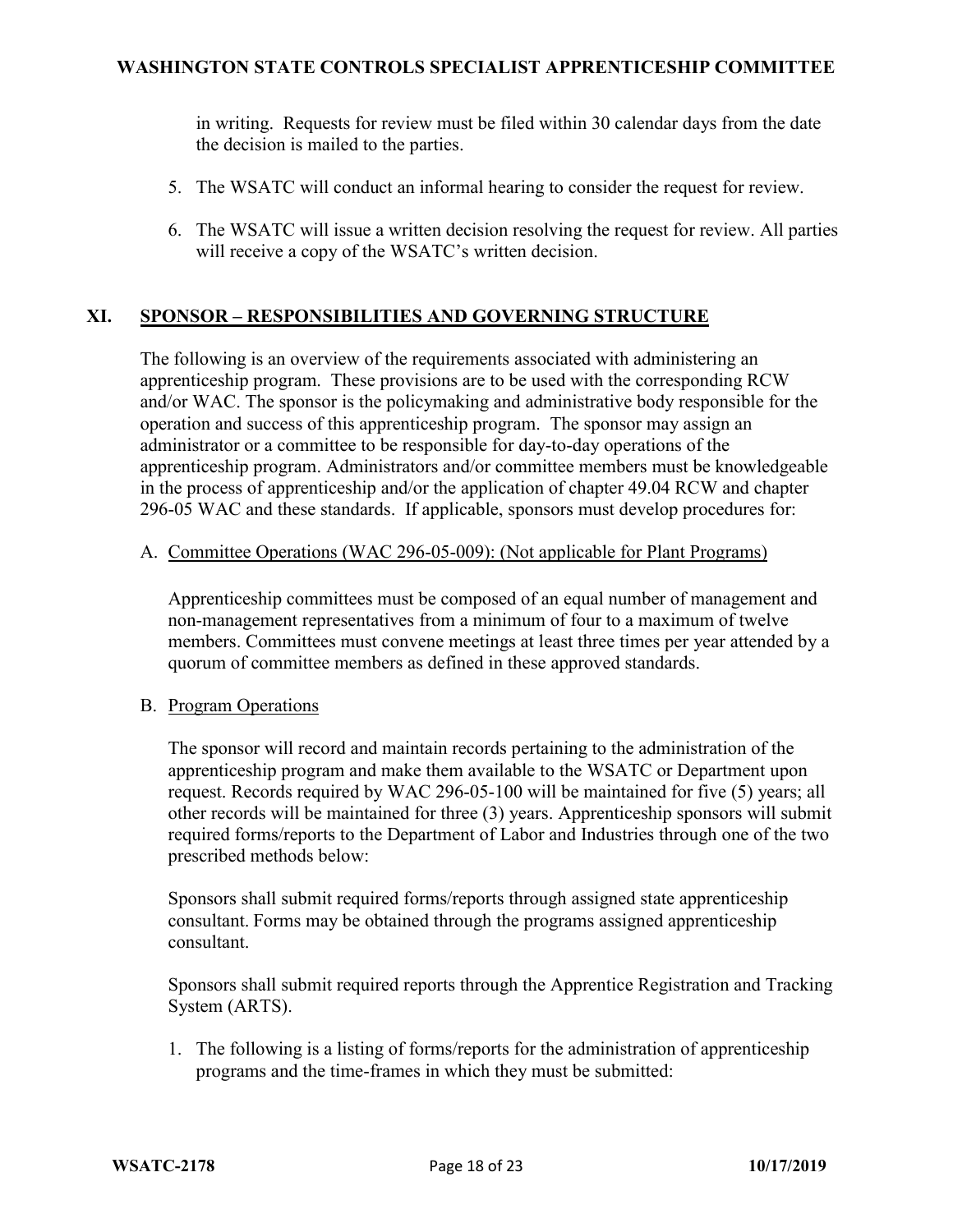- a. Apprenticeship Agreements within first 30 days of employment
- b. Authorization of Signature forms as necessary
- c. Approved Training Agent Agreements– within 30 days of sponsor action
- d. Minutes of Apprenticeship Committee Meetings within 30 days of sponsor approval (not required for Plant program)
- e. Request for Change of Status Apprenticeship/Training Agreement and Training Agents forms – within 30 days of action by sponsor.
- f. Journey Level Wage Rate annually, or whenever changed as an addendum to section VII. Apprentice Wages and Wage Progression.
- g. Related Supplemental Instruction (RSI) Hours Reports (Quarterly): 1st quarter: January through March, due by April 10 2nd quarter: April through June, due by July 10 3rd quarter: July through September, due by October 10 4th quarter: October through December, due by January 10
- h. On-the-Job Work Hours Reports (bi-annual) 1st half: January through June, by July 30 2nd half: July through December, by January 31
- 2. The program sponsor will adopt, as necessary, local program rules or policies to administer the apprenticeship program in compliance with these standards. Requests for revision to these standards of apprenticeship must be submitted 45 calendar days prior to a quarterly WSATC meeting. The Department of Labor and Industries, Apprenticeship Section's manager may administratively approve requests for revisions in the following areas of the standards:
	- a. Program name
	- b. Sponsor's introductory statement
	- c. Section III: Conduct of Program Under Washington Equal Employment Opportunity Plan
	- d. Section VII: Apprentice Wages and Wage Progression
	- e. Section IX: Related/Supplemental Instruction<br>f. Section XI: Sponsor Responsibilities and Go
	- Sponsor Responsibilities and Governing Structure
	- g. Section XII: Subcommittees
	- h. Section XIII: Training Director/Coordinator
- 3. The sponsor will utilize competent instructors as defined in WAC 296-05-003 for RSI. Furthermore, the sponsor will ensure each instructor has training in teaching techniques and adult learning styles, which may occur before or within one year after the apprenticeship instructor has started to provide instruction.
- C. Management of Apprentices:
	- 1. Each apprentice (and, if under 18 years of age, the parent or guardian) will sign an apprenticeship agreement with the sponsor, who will then register the agreement with the Department before the apprentice attends RSI classes, or within the first 30 days of employment as an apprentice. For the purposes of industrial insurance coverage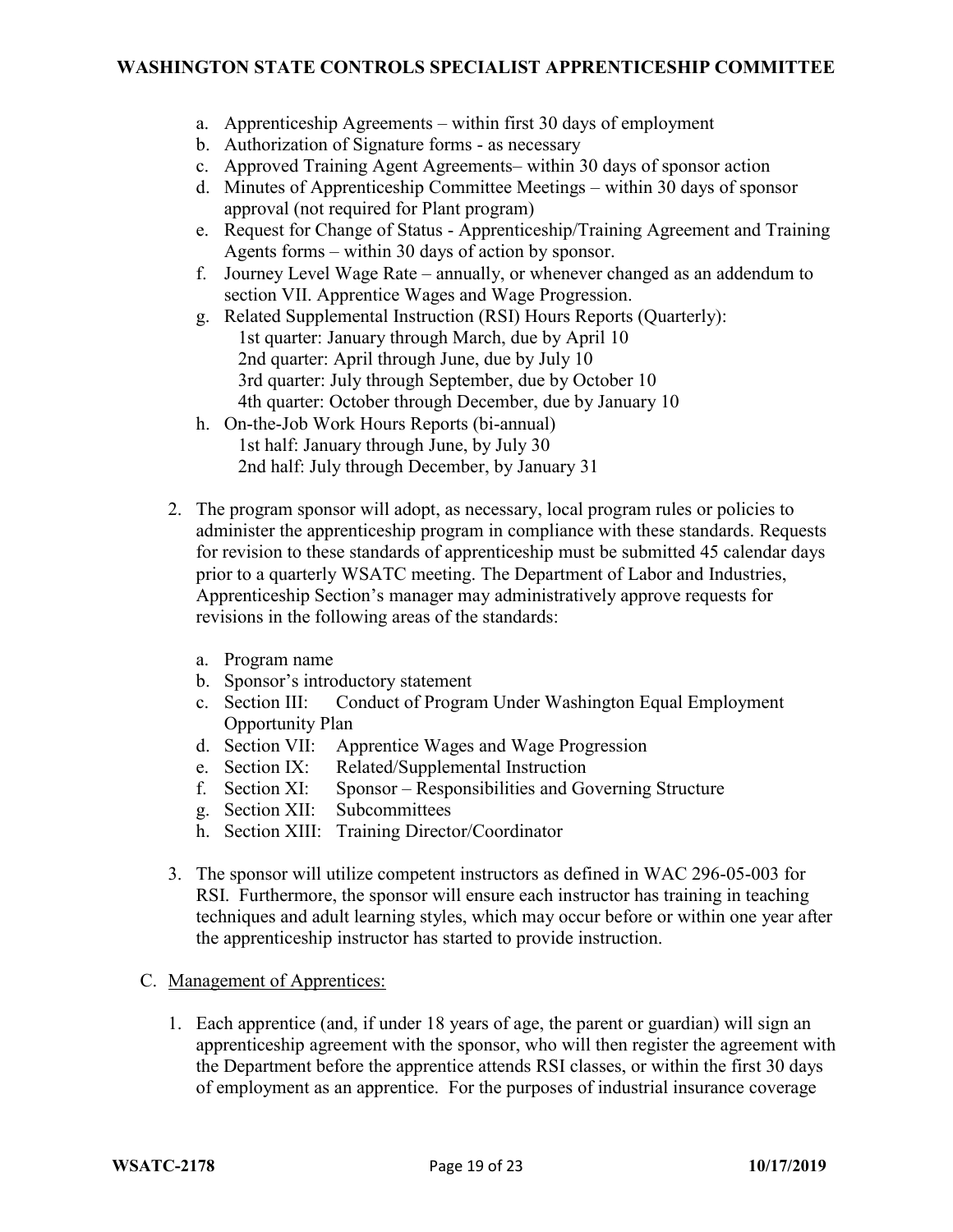and prevailing wage exemption under RCW 39.12.021, the effective date of registration will be the date the agreement is received by the Department.

- 2. The sponsor must notify the Department within 30 days of all requests for disposition or modification to apprentice agreements, which may include:
	- a) Certificate of completion
	- b) Additional credit
	- c) Suspension (i.e. military service or other)
	- d) Reinstatement
	- e) Cancellation
	- f) Corrections
	- g) Step Upgrades
	- h) Probation Completion date
	- i) Other (i.e., name changes, address)
	- j) Training Agent Cancellation
- 3. The sponsor commits to rotate apprentices in the various processes of the skilled occupation to ensure the apprentice is trained to be a competent journey-level worker.
- 4. The sponsor shall periodically review and evaluate apprentices before advancement to the apprentice's next wage progression period. The evidence of such advancement will be the record of the apprentice's progress on the job and during related/supplemental instruction.
- 5. The sponsor has the obligation and responsibility to provide, insofar as possible, reasonably continuous employment for all apprentices in the program. The sponsor may arrange to transfer an apprentice from one training agent to another or to another program when the sponsor is unable to provide reasonably continuous employment, or they are unable to provide apprentices the diversity of experience necessary for training and experience in the various work processes as stated in these standards. The new training agent will assume all the terms and conditions of these standards. If, for any reason, a layoff of an apprentice occurs, the apprenticeship agreement will remain in effect unless canceled by the sponsor.
- 6. An apprentice who is unable to perform the on-the-job portion of apprenticeship training may, if the apprentice so requests and the sponsor approves, participate in related/supplemental instruction, subject to the apprentice obtaining and providing to the sponsor written requested document/s for such participation. However, time spent will not be applied toward the on-the-job portion of apprenticeship training.
- 7. The sponsor shall hear and decide all complaints of violations of apprenticeship agreements.
- 8. Upon successful completion of apprenticeship, as provided in these standards, and passing the examination that the sponsor may require, the sponsor will recommend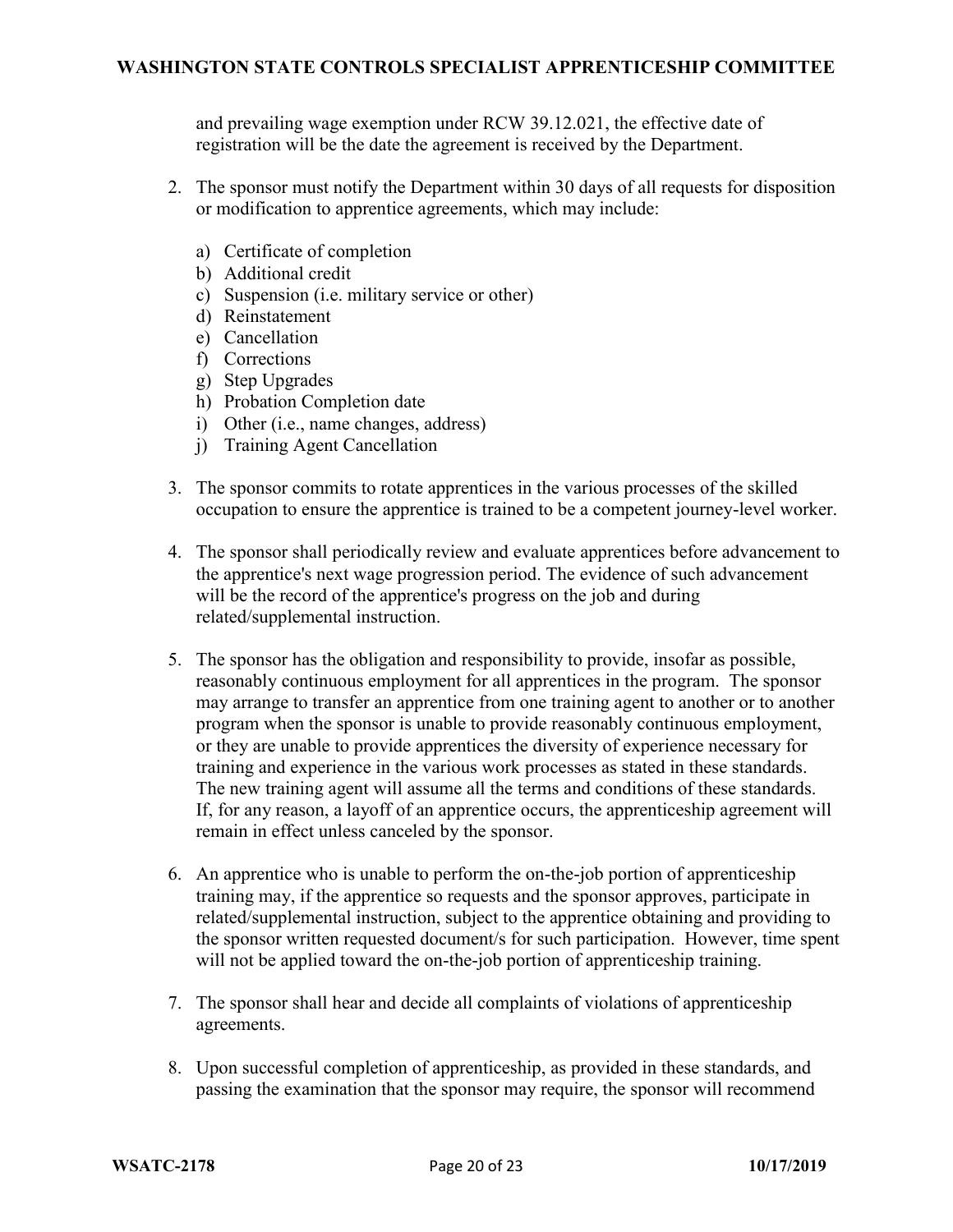the WSATC award a Certificate of Completion of Apprenticeship. The sponsor will make an official presentation to the apprentice who has successfully completed his/her term of apprenticeship.

- D. Training Agent Management:
	- 1. The sponsor shall offer training opportunities for apprentices by ensuring reasonable and equal working and training conditions are applied uniformly to all apprentices. The sponsor shall provide training at an equivalent cost to that paid by other employers and apprentices participating in the program. The sponsor shall not require an employer to sign a collective bargaining agreement as a condition of participation.
	- 2. The sponsor must determine whether an employer can adequately furnish proper on the job training to an apprentice in accordance with these standards. The sponsor must also require any employer requesting approved training status to complete an approved training agent agreement and to comply with all federal and state apprenticeship laws, and these standards.
	- 3. The sponsor will submit training agent agreements to the Department with a copy of the agreement and/or the list of approved training agents within thirty calendar days from the effective date. Additionally, the sponsor must submit rescinded training agent agreements to the Department within thirty calendar days of said action.
- E. Committee governance (if applicable): (see WAC 296-05-009)
	- 1. Apprenticeship committees shall elect a chairperson and a secretary who shall be from opposite interest groups, i.e., chairperson-employers; secretary-employees, or vice versa. If the committee does not indicate its definition of quorum, the interpretation will be "50% plus 1" of the approved committee members. The sponsor must also provide the following information:
		- a. Quorum: **Fifty percent plus one (50% + 1)**
		- b. Program type administered by the committee: **Group Non-Joint**
		- c. The employer representatives shall be:

**Perry England, Chair MacDonald-Miller 7717 Detroit Avenue SW Seattle, WA 98106**

**Adam Klett MacDonald-Miller 7707 Detroit Avenue SW Seattle, WA 98106**

**Robert Andrade Siemens Corporation 15900 SE Eastgate Way Austin Marriage Siemens Corporation 5013 Pacific Highway East**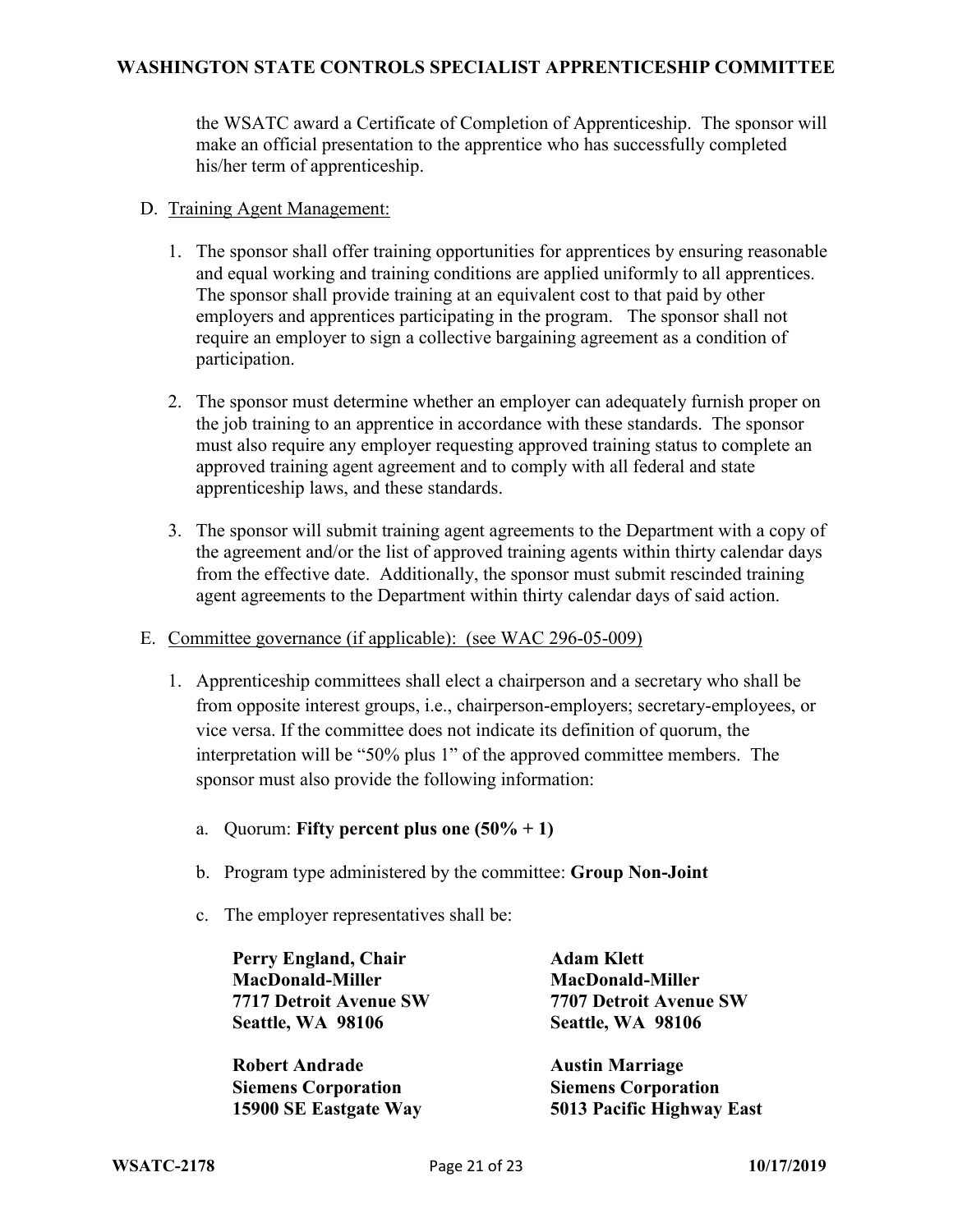**Suite 200 Bellevue, WA 98008** **Suite 16 Fife, WA 98424**

| <b>Melanie Danuser</b>        | <b>Robert Blakey</b>                |  |
|-------------------------------|-------------------------------------|--|
| <b>Smart Buildings Center</b> | <b>Kaiser Permanente Washington</b> |  |
| 1200 12th Avenue South        | 6005 89th Street Court East         |  |
| Suite 110                     | Puyallup, WA 98371                  |  |
| Seattle, WA 98144             |                                     |  |

d. The employee representatives shall be:

| Dr. Kareen Borders, Secretary       | <b>David Gehman</b>   |
|-------------------------------------|-----------------------|
| <b>West Sound STEM Network</b>      | <b>MacDonald-Mi</b>   |
| <b>2689 Hoover Drive SE</b>         | 7717 Detroit Av       |
| Port Orchard, WA 98366              | Seattle, WA 98        |
| <b>Sara Hatfield</b>                | <b>Stephen Zellne</b> |
| <b>South Kitsan School District</b> | MacDonald-Mi          |

**South Kitsap School District 2689 Hoover Avenue SE Port Orchard, WA 98366**

**Robert Regular Siemens Corporation 5013 Pacific Highway East Suite 16 Fife, WA 98424**

**Miller Avenue SW Seattle, WA 98106**

ner **MacDonald-Miller 7707 Detroit Avenue SW Seattle, WA 98106**

**Robert Vanderpool, PE Siemens Corporation 5013 Pacific Highway East Suite 16 Fife, WA 98424**

### F. Plant programs

For plant programs the WSATC or the Department designee will act as the apprentice representative. Plant programs shall designate an administrator(s) knowledgeable in the process of apprenticeship and/or the application of chapter 49.04 RCW and chapter 296- 05 WAC and these standards.

The designated administrator(s) for this program is/are as follows:

### **Not Applicable.**

### **XII. SUBCOMMITTEE:**

Subcommittee(s) approved by the Department, represented equally from management and non-management, may also be established under these standards, and are subject to the main committee. All actions of the subcommittee(s) must be reviewed by the main committee. Subcommittees authorized to upgrade apprentices and/or conduct